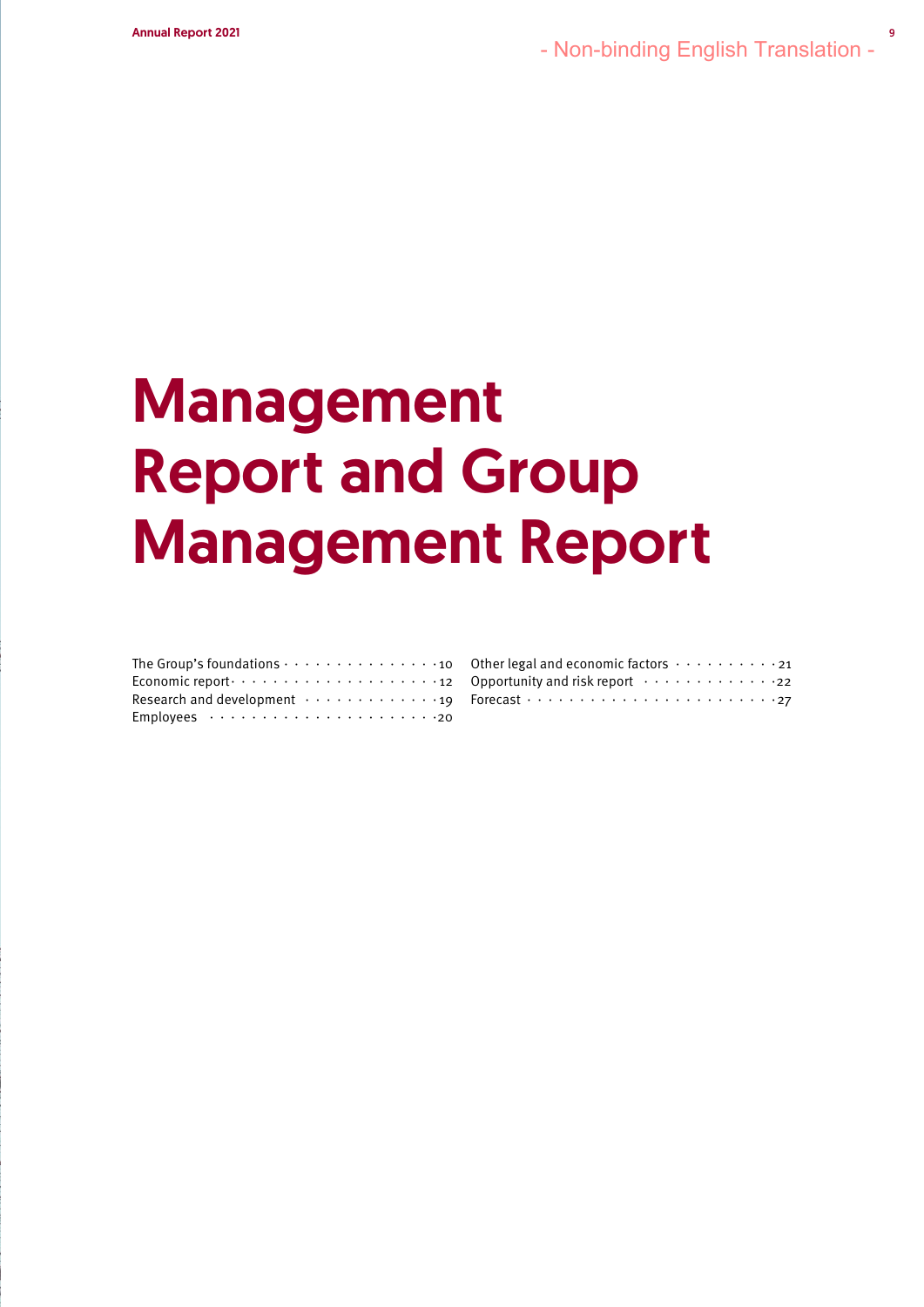<span id="page-1-0"></span>The following management report is the condensed management report and Group management report of msg life ag, Leinfelden-Echterdingen. It tracks the business performance of the msg life Group, including that of the individual Group company of the same name, msg life ag, including the operating results for the 2021 financial year from 1 January 2021 to 31 December 2021, as well as the situation of the Group and the individual company as at the reporting date, 31 December 2021. All statements apply to the msg life Group (in the following also 'msg life') as a whole. Should the individual Group company be meant or should something different apply to the individual Group company in the course of the report, this will be explicitly mentioned or explained accordingly.

As of the reporting date, msg life ag (and its Group companies) is an indirect subsidiary of msg group GmbH, Ismaning. Hereinafter, the term 'msg Group' is used for msg group GmbH and its Group companies.

On 25 September 2020, msg life ag, Leinfelden-Echterdingen, and msg systems ag, Ismaning, signed a control agreement, which was amended on 6 November 2020. The annual general meetings of msg life ag and msg systems approved this control agreement on 10 November

2020 and 18 November 2020 respectively. The control agreement took effect retroactively as of 1 January 2021 when it was entered in the commercial register for msg life ag at the Stuttgart District Court on 20 January 2021.

The reporting currency is the euro, and the rounding is done to thousands or millions of euros. This can give rise to rounding differences of up to one arithmetical unit.

# The Group's foundations

#### Business model

Since 1980, the msg life Group has been developing IT system solutions, advising customers on how to implement their IT strategies successfully and has developed into a leading provider of software, advice and digital cloud solutions for life insurance companies and pension fund institutions in Europe and, in particular, health insurance companies in the United States. In addition to enjoying a leading market position in the German-speaking countries, msg life's software is deployed worldwide. The solutions of the company are being used in over 30 countries.

As a holding company, the individual Group company is responsible for financing the Group companies as well as for their strategic and, to a limited extent, operational management. The holding company is primarily responsible for determining the target markets, defining the product range and making decisions concerning mergers and acquisitions. The holding company is responsible for central and staff functions such as sales, marketing, human resources, finance, business operations, controlling, internal auditing, data protection, compliance management, risk management, organisation and IT services and law.

The holding company's commercial activities are restricted mainly to the settlement of services within the Group and to financing; it operates only rarely as a contracting partner in customer projects. Within the scope

of services, it is mainly the above-mentioned central and staff functions incumbent on the holding company that are settled. The purpose of the financing activity consists primarily of making interest-bearing loans to Group companies, making cash investments and distributing earnings from participating interests.

The primary income potential for the holding company lies in earnings from participating interests. For this reason, the disclosures of the Group concerning the development of markets, the general economic environment and opportunities and risks also apply to the holding company.

On the reporting date, the customers of msg life primarily consisted of insurers focusing on life insurance and pension fund institutions in Europe and, in the United States, in particular health insurance and group insurance providers. The services of msg life range from the development and implementation of standard software and the provision of digital consultancy services to the handling of full IT operations (cloud solutions).

The headquarters of msg life ag are located in Leinfelden-Echterdingen near Stuttgart, Germany. Other German branches are located in Munich, Hamburg and Cologne. The office in Düsseldorf was moved to Cologne in the 2021 financial year. msg life ag is also represented in Vienna (Austria), Regensdorf (Switzerland), Almere (Netherlands), Bratislava, Košice and Žilina (Slovakia), Maribor (Slovenia), Oporto (Portugal), Madrid (Spain) and New York, Denver and Boca Raton (USA).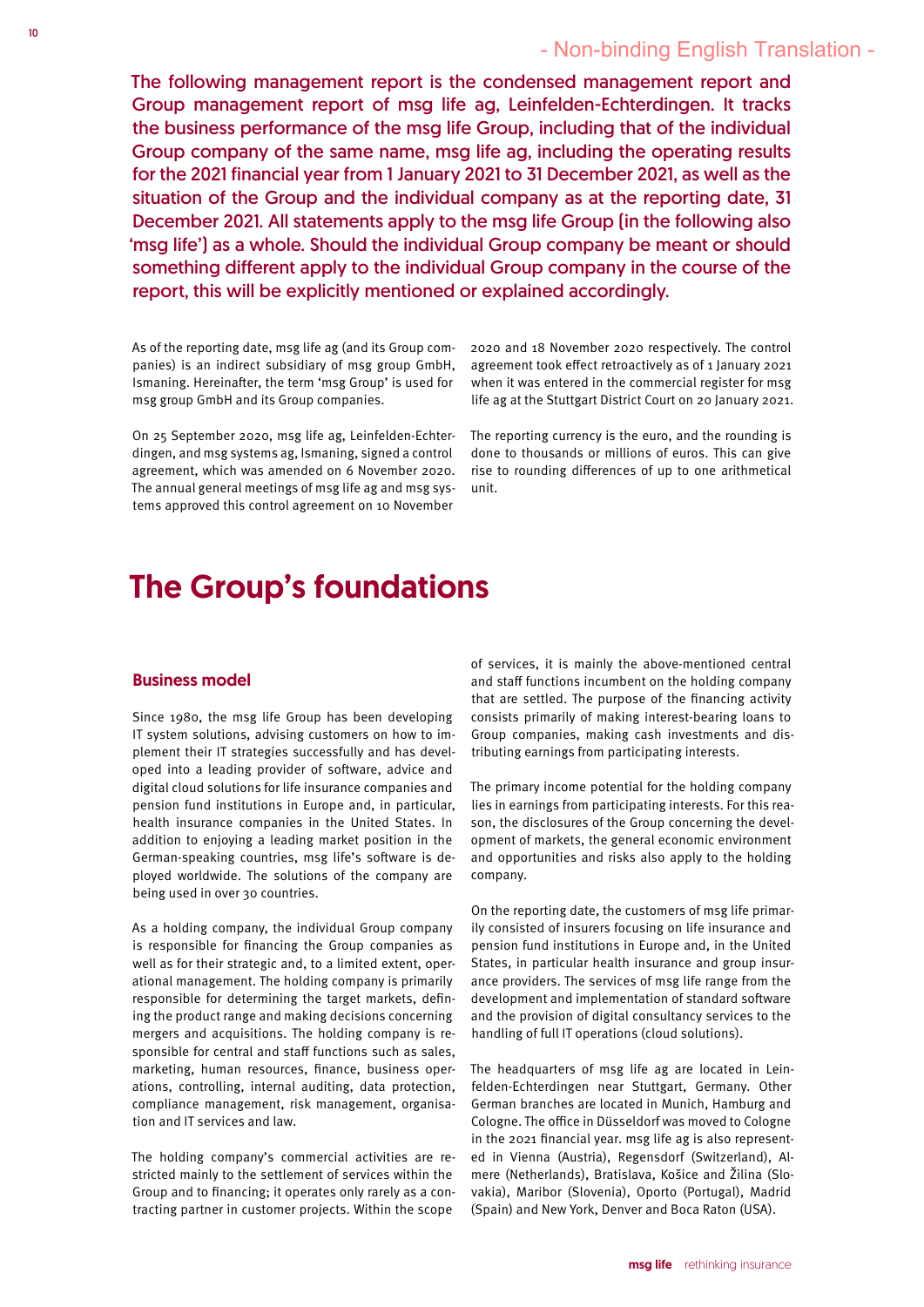According to the published announcements and the information available to msg life ag, direct or indirect interests exceeding 25 per cent of the shares as at 31 December 2021 were as follows:

| Entity with reporting obligation | Type of<br>interest | Number of<br>shares |
|----------------------------------|---------------------|---------------------|
| msg systems ag (Ismaning)        | Direct              | 77.17%              |
| msg group GmbH (Ismaning)        | Indirect            | 77.17%              |

#### Organisational structure

Irrespective of its corporate structure, the msg life Group is divided up into business units assigned to market sectors or markets. This responsibility encompasses both the further development of the respective solution portfolio and the handling of customer projects, and is assumed at divisional level. The heads of these divisions and the managing directors comprise the next senior management level below the msg life ag Management Board.

#### Management and monitoring

As at 31 December 2021, the Management Board of msg life ag consisted of Rolf Zielke (Chairman), Dr Aristid Neuburger (Deputy Chairman), Francesco Cargnel, Holger Gorissen, Robert Hess, Milenko Radic, Jens Stäcker and Dr Wolf Wiedmann.

Holger Gorissen, Robert Hess and Jens Stäcker have all been appointed as members of the Management Board of the company with effect from 1 February 2021. Holger Gorissen stepped down as a member of the Management Board of msg life ag with effect from the end of business on 31 December 2021. Furthermore, after the end of the reporting period, Dr Aristid Neuburger and Jens Stäcker stepped down as members of the Management Board of the company with effect from the end of business on 28 February 2022.

By resolution of the annual general meeting on 24 June 2021, the provisions in the articles of incorporation concerning the number of members of the Supervisory Board who are to be elected by the annual general meeting was changed to four Supervisory Board members. Likewise, by resolution of the annual general meeting on 24 June 2021, Dr Thomas Noth, Dr Martin Strobel, Johann Zehetmaier and Dr Jürgen Zehetmaier were elected to the Supervisory Board of the company. Dr Christian Hofer and Klaus Kuhnle stepped down from the Supervisory Board.

As at 31 December 2021, the Supervisory Board of the company had four members: Johann Zehetmaier (Chairman), Dr Martin Strobel (Deputy Chairman), Dr Thomas Noth and Dr Jürgen Zehetmaier.

msg life AG and the msg Group company msg nexinsure ag, Ismaning, have been working closely together for many years in the context of the joint solution msg. Insurance Suite. The two companies are now moving

even closer together and have had a joint management team with unified responsibilities since 1 February 2021. Additionally, msg life and msg nexinsure have been sharing the new co-brand msg insur:it in the insurance market since December 2021, underlining their leading role as a provider of insurance products. The new cobrand msg insur:it notwithstanding, msg life and msg nexinsure will remain independent legal units.

In September 2021, pursuant to Section 52 (2) of the German Limited Liability Companies Act (GmbHG), the shareholders' meeting of msg life central europe gmbh passed a resolution setting a target of (at least) 0% for the proportion of women on the Supervisory Board of msg life central europe gmbh and among the managing directors of msg life central europe gmbh by 31 December 2025. The shareholders' meeting is of the opinion that personal qualifications and ability, not gender, should be the decisive factor with regard to filling positions on the Supervisory Board and among the managing directors. As such, no considerations that are not solely based on the candidate's personal and professional suitability for a role should be decisive.

#### Important products and services

The company's core product is the policy management system msg.Life Factory, with which life insurance and pension products can be managed. The range of core insurance systems is rounded off by the policy administration system msg.Life and the all-sector system Unified Administration Platform (UAP), the latter being focused on smaller insurance companies and insurtechs, primarily in Europe.

The key specialist and across-the-board functions in the core line of business are covered in particular by the products msg.ZVK Factory (a system for managing supplementary pension funds), msg.Zulagenverwaltung (a system designed to manage the allowances of contracts subsidised under the Riester system), msg. RAN (pension settlement and documentation system), Unified Product Platform (a health and group insurance product platform, in particular in the US market), msg. Office (transaction control and document processing), msg.Tax Connect (legal tax notifications), msg.Tax Data tax exemption orders (solution for the automated management of tax exemption orders and non-assessment certificates), msg.Tax Data – Pflege-Bahr (solution for the automation of allowances processes and reporting procedures for private supplementary care insurance), msg.Sales (multichannel sales platform) with msg.Underwriting (risk assessment component) and msg.Ilis (insurance liability information system). There is also msg.Pension for managing time value accounts and company pensions, msg.Pension Data (automated provision of data for digital pension overview), msg. Marsy-Pension (an administrative solution for the management of company pension commitments) and msg. Online Insure (a self-service portal for digital communication with end customers). msg life also offers a wide array of consulting and services, ranging from software implementation to policy migration, with the migration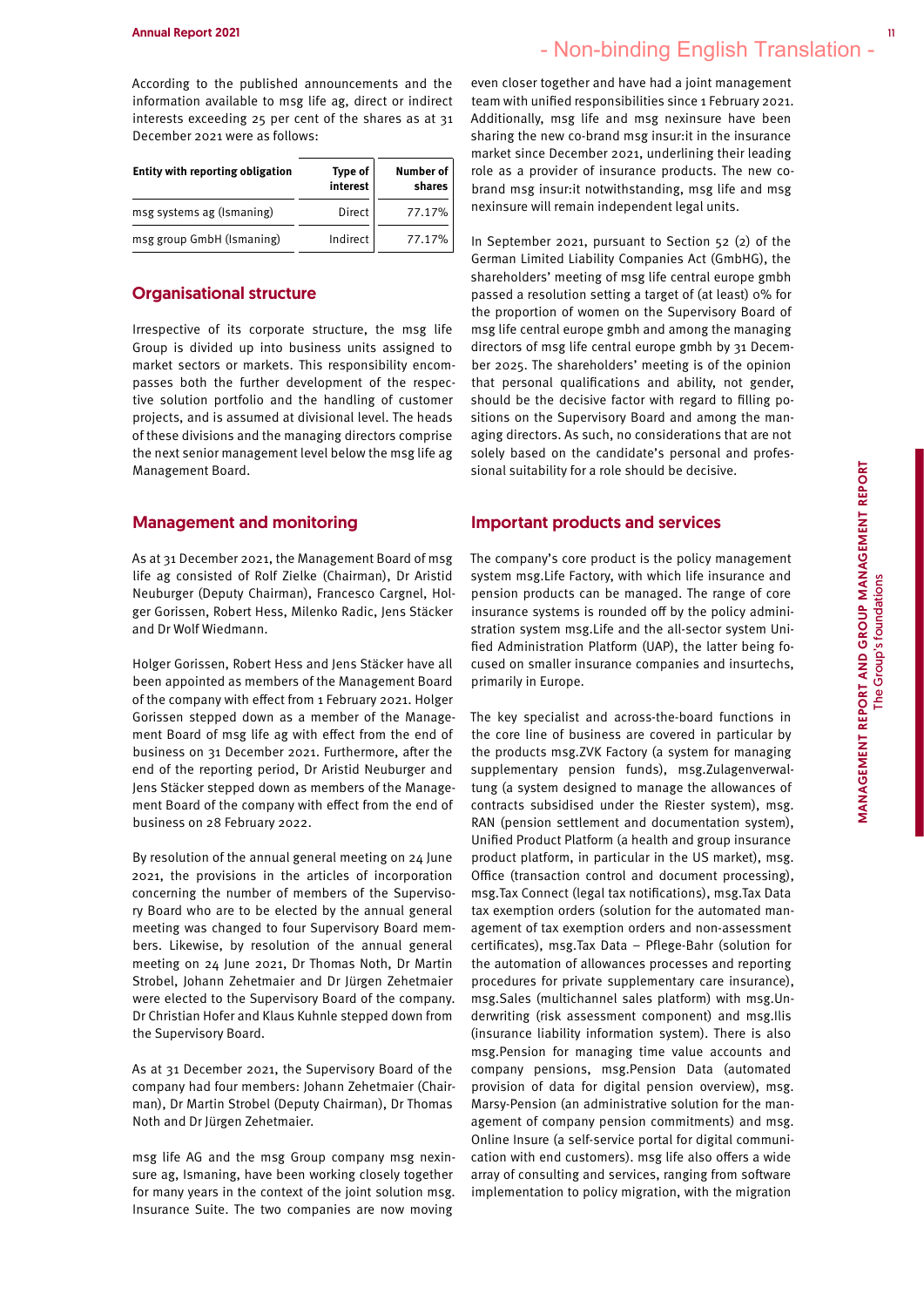<span id="page-3-0"></span>department also offering the two migration software solutions msg.Migration System and msg.Migration Archive.

msg.Life Factory and other key components are part of msg.Insurance Suite, the common insurance platform of the msg Group. msg.Insurance Suite is a holistic industrial standard for all sectors of the insurance in-

dustry. The solution covers and integrates all necessary system components for an insurance company. msg life, msg nexinsure and the msg Group are collaborating closely in order to market msg.Insurance Suite. This collaboration and the full convergence of the components of msg.Insurance Suite are important elements of the product strategy.

# Economic report

#### Macroeconomic and sector-specific conditions

At the time of writing of the condensed management report and Group management report, the impact of the Russian invasion of Ukraine in 2022 on the general economic and sector-specific conditions in the current 2022 financial year and beyond was not yet evident and has therefore not been taken into account in the following disclosures regarding both subject areas.

The Covid-19 pandemic continues to overshadow international economic activity. According to the Global Economic Prospect Report published by the World Bank in January 2022, the global economy is in a distinct decline compounded by new variants of Covid-19 as well as high inflation, debt and income inequality, following a strong upturn in 2021. Economists expect the global growth rate to fall from 5.5 per cent in 2021 to 4.1 per cent this year. The World Bank expects it to increase by 3.2 per cent in 2023.

The International Monetary Fund (IMF) recently downgraded the forecast it released last October in its updated World Economic Outlook in January 2022. The IMF expects the global economy to grow by just 4.4 per cent this year, following growth of 5.9 per cent last year  $-$  0.5 per cent less than initially forecast. The IMF attributes this to the current Covid-19 situation, supply bottlenecks and the high rate of inflation. Like the World Bank, the IMF predicts growth of 3.2 per cent in 2023.

The IMF has downgraded its forecast by 1.2 percentage points to 4 per cent for the USA this year, the world's largest economy. The IMF has even downgraded its forecast by 0.8 percentage points to 4.8 per cent for China, the world's second-largest economy.

According to the IMF, the dramatic rise in inflation will remain high in 2022 due to ongoing supply difficulties and high energy prices. The organisation expects industrialised nations to see an average inflation rate of 3.9 per cent. The average rate of inflation in developing countries and emerging economies is expected to be 5.9 per cent.

With regard to Europe, the experts at the IMF expect the economy to grow by 5.0 per cent in 2021 and by 4.3 per cent this year. The forecasts of the OECD (Organisation for Economic Co-operation and Development) are somewhat more optimistic: The experts expect growth of  $5.2$  per cent in the previous year and  $4.3$  per cent in 2022. According to the experts, new variants of Covid-19 and insufficient rates of vaccination are just two factors that represent risks. Additionally, economic stimulus packages are running out and corrections are looming on the property markets.

According to the calculations of the Federal Statistical Office, Germany's GDP grew by 2.8 per cent in 2021 after having fallen by 4.6 per cent in the same period in the previous year. 'After economic performance had increased again last summer despite growing delivery bottlenecks and material shortages, the recovery of the German economy came to a halt at the end of the year due to the fourth Covid-19 wave and another reinforcement of Covid-19 preventive measures', reported the Federal Statistical Office in January 2022. Compared to the crisis in 2020, economic performance improved in almost every area in 2021. However, it has not yet reached its pre-crisis level.

The economic performance of the manufacturing sector improved by 4.4 per cent year-on-year. The aggregated economic sector of trade, transport, accommodation and food services saw growth of just 3.0 per cent. Following growth of 3.8 per cent in 2020, the construction sector reported a slight decline of 0.4 per cent. Other services, which include culture, entertainment, sports and creative activities, were hit particularly hard by the crisis: Their economic performance grew by just 0.6 per cent, following a decline of 10.5 per cent in the same period in the previous year.

In 2021, foreign trade recovered from the dramatic setback it suffered in 2020. Germany exported 9.4 per cent more goods and services abroad than in the same period in the previous year. Imports grew by 8.6 per cent. This means that foreign trade in 2021 was only slightly below the level it had reached in 2019.

The German government expects the country's economic recovery to accelerate over the course of the year. That being said, it is set to be less strong than initially predicted. 'The impact of the coronavirus pandemic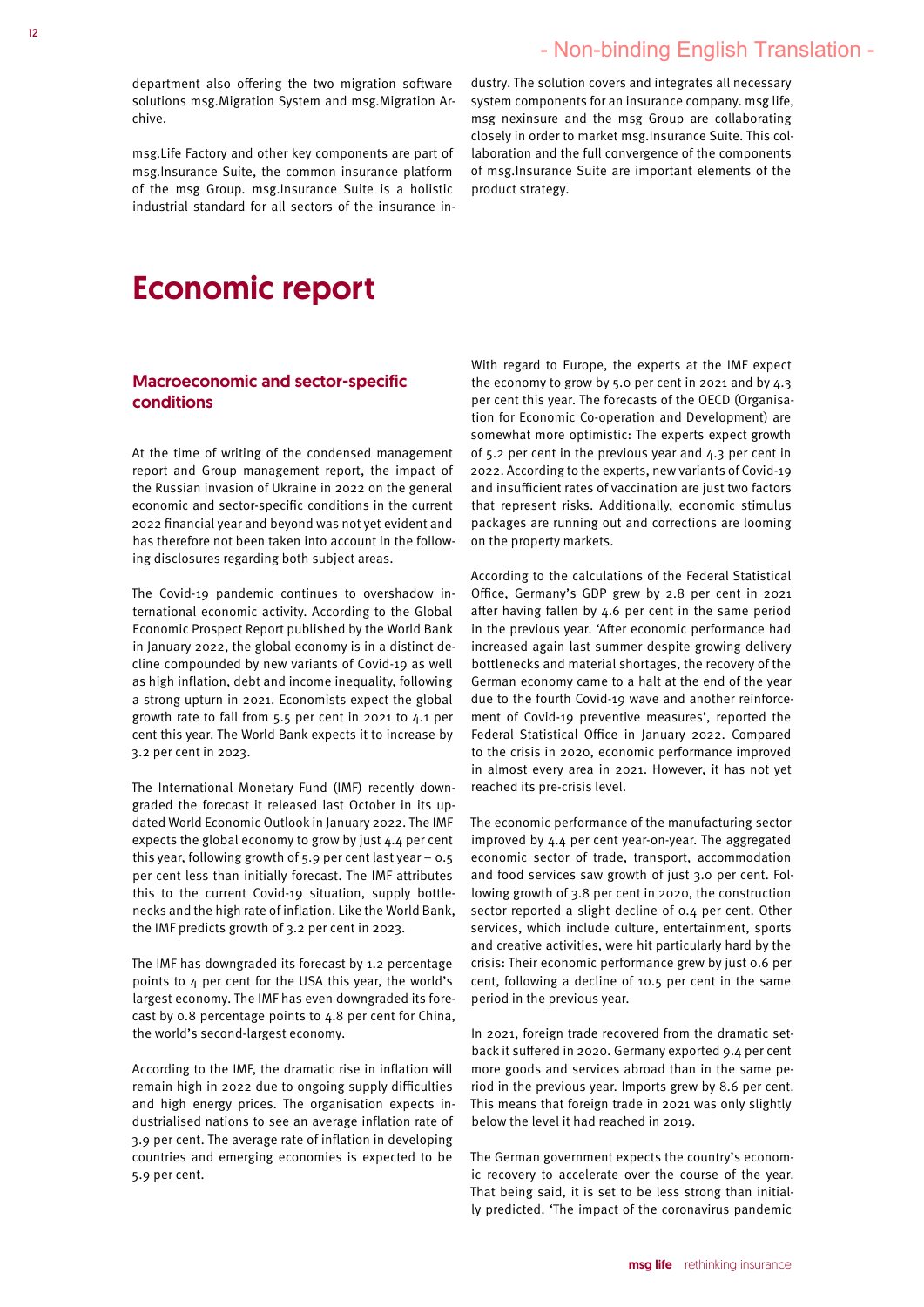continues to be felt', says a press release published by the Federal Ministry for Economic Affairs and Climate Action in January 2022. In spite of this, the economy remains 'robust'. The GDP is expected to grow by 3.6 per cent year-on-year. As such, economic performance will surpass its pre-crisis levels for the first time. As recently as December 2021, major German economic institutions downgraded their forecasts for 2022. For example, the Kiel Institute for the World Economy lowered its GDP forecast from 5.1 per cent to 4.0 per cent and the Halle Institute for Economic Research downgraded its growth forecast from 4.8 per cent to 3.5 per cent.

Under the more difficult conditions of the Covid-19 pandemic, the German insurance industry closed the 2021 financial year with a 'solid' performance, concludes Wolfgang Weiler, president of the Gesamtverband der Deutschen Versicherungswirtschaft (GDV), at its annual media conference in January 2022. He announced that insurers reported an increase in premiums of 1.1 per cent (previous year: 1.6 per cent) across all segments, reaching 223.4 billion euros.

The outlook for 2022 is cautiously optimistic. According to the GDV, the industry expects premium growth of between 2 and 3 per cent. With regard to life insurance, the Covid-19 pandemic can be expected to have an impact on business prospects in the current year too. Premium growth of between 1 and 2 per cent could be considered realistic here. The GDV expects a weaker performance from traditional life insurance products, although market-oriented products are expected to grow more strongly. 'The decisive factors here are the economic prospects of private households and the general political conditions for private old-age pensions in the current legislative period', said Weiler.

The GDV goes on to report that the premium income of life insurers and pension funds amounted to around 102 billion euros in the financial year ended. That amount is 1.4 per cent lower than in 2020. Whereas current premium income increased slightly to 65.3 billion euros, one-time premiums declined to 36.5 billion euros (-4.7 per cent).

According to the GDV, new Riester business performed well with growth of 12 per cent to 310,500 contracts. The portfolio largely remained stable, with around 10.4 million contracts. With regard to basic pensions, the number of newly brokered policies increased by almost 40 per cent to 119,000 contracts. This caused the overall portfolio to grow by 4 per cent to 2.5 million contracts.

The rating agency Moody's is confident about German life insurers: 'The pressure on life insurance is lifting gradually', said Christian Badorff, a credit analyst at Moody's, according to the business newspaper Handelsblatt in October 2021. Although the industry is still under pressure in 2022 due to low interest rates, it is set to stabilise. Moody's has upgraded its outlook for the sector from negative to stable. Life insurers are increasingly shifting new business to products that protect capital, it continues. Additionally, the additional interest reserves have suppressed the risks of their long-term interest guarantees.

The persistently low interest rates were a concern of the insurance industry in the 2021 financial year as well. The ECB launched a multi-billion-euro emergency purchase programme in March 2020 to mitigate the severe economic impacts of the Covid-19 crisis: under the Pandemic Emergency Purchase Programme (PEPP), the ECB will purchase up to 1.85 billion euros' worth of government and corporate bonds until March 2022 at the earliest.

In September 2021, the ECB decided to reduce the rate of PEPP purchases moderately. The ECB announced its decision at the most recent ECB meeting on 3 February 2022. At the same time, the ECB left the key interest rate in the Eurozone at 0 per cent, while the deposit facility rate also remained unchanged at -0.5 per cent. This means that banks must continue to pay penalty rates if they deposit surplus money with the ECB.

In light of the rapid rise in inflation, ECB President Christine Lagarde refused to rule out an interest rate increase this year. As such, the ECB is prepared to adjust all available instruments in order to reach its 2 per cent inflation target in the medium term. Lagarde made an announcement to this effect at the press conference afterwards. According to Eurostat, the statistical office of the European Union, the rate of inflation in Eurozone countries rose from 5.0 per cent in December 2021 to 5.1 per cent in January 2022. High energy costs were the main driver. According to the Federal Statistical Office, inflation in Germany fell to 4.9 per cent in January 2022 from 5.3 per cent in the previous month.

In light of interest rates having remained low for years, the Federal Ministry of Finance decided in March 2021 to lower the projected interest rate for new life insurance contracts from 0.9 per cent to 0.25 per cent from 1 January 2022 onwards. The German actuarial association Deutsche Aktuarvereinigung (DAV) had called for this to happen numerous times, as extensive premium guarantees were no longer reasonable from an actuarial standpoint due to the persistently low interest rates. In November last year, the DAV also recommended that this level remain in place until 2023: 'We do not currently see signs of a noticeable recovery in interest rates in the near future, not least in light of the economic uncertainty caused by the Covid-19 pandemic', said Herbert Schneidemann, chairman of the DAV, to support the recommendation.

For this reason, more and more insurers are developing new products with different guarantee models, moving away from traditional policies with guaranteed interest in the process. In the financial year ended, some insurers even abandoned the 100 per cent premium guarantee completely. They only offer a complete premium guarantee where they are required by law to do so.

Regulatory matters were also high on the list of insurers' priorities in the financial year ended. Be it the European Transparency Directive, the revision of Solvency II or the introduction of new international financial reporting rules (IFRS 17), the implementation of statutory regulations has made it necessary to make extensive adjustments. For many companies, this is a tremendous effort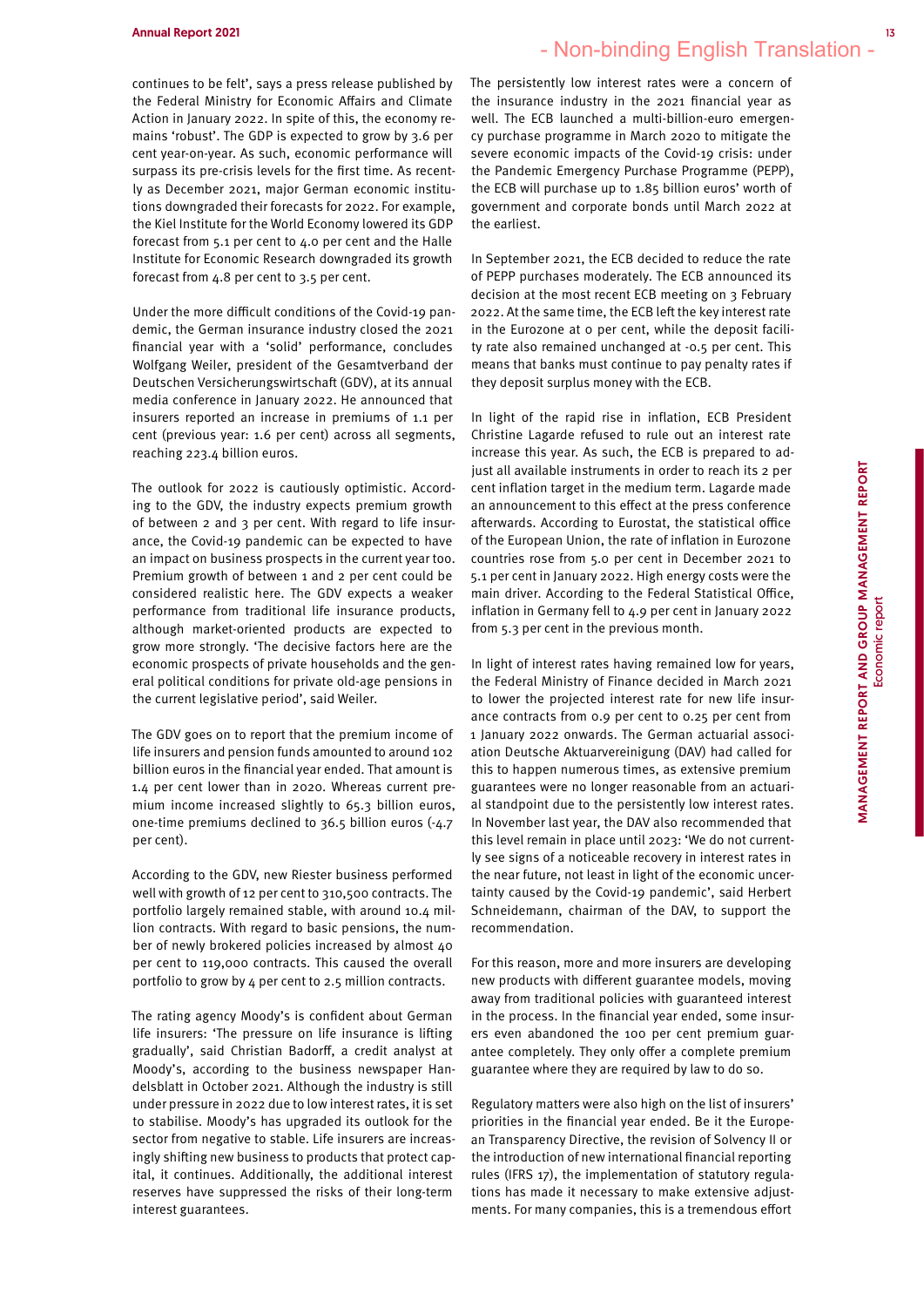involving an enormous number of resources. In 2021, the European Commission presented its proposed revision of the regulatory regime Solvency II which has been in force since 2016. The legislative procedure currently involves the European Parliament and the European Council. According to the GDV, the amendments should remain balanced because Solvency II has proven itself so far.

In March 2021, the European Commission introduced the Transparency Directive (Sustainable Finance Disclosure Regulation; SFDR) for financial service providers. The directive governs the disclosure obligations of product providers and financial advisors in terms of sustainability in strategies, processes and products. The regulatory requirements also apply to insurance brokers, life insurers and providers of company pension schemes. The Regulatory Technical Standards (RTS) that expand on the directive are expected to apply from mid-2022 onwards. This will increase the amount of regulatory paperwork for life insurers and providers of company pension schemes.

With regard to old-age pensions, the German government has also decided to introduce a digital pension overview. It aims to provide customers with a quick overview of their statutory, company and private pension entitlements. The German Pension Overview Act (RentÜG) came into effect on 18 February 2021. The law requires all providers of private and company old-age pensions to connect to the portal if they are obliged to send regular summaries to their customers while they are paying into the pension. After a 21-month development phase, the platform is set to go live in autumn 2023.

Finally, the launch of a voluntary Pan-European Pension Product (PEPP) has been decided on a European level. The regulatory technical standards were defined in March 2021. PEPP is to be available throughout Europe, although providers will have to meet strict criteria before they are permitted to offer it. The European pension is designed to be complementary to existing state, statutory and occupational pension systems. Potential providers of the pension include insurance companies, company pension funds, banks and administrators of alternative investment funds.

Digitisation also remains at the top of the agenda for the German insurance industry. In particular, digitisation has been accelerated greatly by the Covid-19 crisis. Digitised business processes enable the ever-greater integration of systems across divisions, segments and company boundaries. That makes it possible to exploit the potential represented by the standardisation and automation of processes to a greater extent. Fully automated processes lead to enormous gains with regard to efficiency as well as significantly lower costs.

Insurers' expenses on IT also reflect the relevance of digitisation: according to the GDV, the insurance industry invested around 5.6 billion euros in its IT in the 2020 financial year, compared to around 5.5 billion euros in 2019. At 2.55 per cent, the IT cost ratio (the ratio of IT expenses to companies' gross premium income) remained almost constant. According to the GDV publication 'Insurance IT: A key to greater sustainability' published in January 2022, software standardisation, the replacement of legacy systems and cloud computing are among the most important IT projects. According to Branchenkompass Insurance 2021, the replacement of legacy systems with cloud computing IT is considered a recurring theme in the industry. It reports that more than 60 per cent of insurers are currently working to migrate to cloud-based solutions.

In Europe, the insurance industry largely managed to remain on track in 2020, the first year of the pandemic, according to the European Insurance Study 2021 published by Zeb Consulting in December 2021. Although insurers did have to accept larger drops in profits and premiums in some cases, the industry was in good overall condition when it was hit by the crisis, enabling it to mostly remain profitable. Even the European Insurance and Occupational Pensions Authority (EIOPA) describes the European insurance industry as 'fundamentally robust'. This is demonstrated by the results of the stress test 2021 that were published in December 2021. The test included 43 major European insurance groups, including five from Germany.

Likewise, insurers in the USA have survived the crisis relatively well. This is the conclusion of the article entitled 'Der Versicherungsmarkt USA im Blick' ('A look at the US insurance market') published by the R&D service provider Versicherungsforen Leipzig in December 2021. It states that gross premiums grew by 0.6 per cent overall in 2020. Although growth of 1.2 per cent was achieved in the non-life segment, life premiums decreased by 1.4 per cent. With gross premiums of 2.5 billion dollars, the US insurance industry is a global market leader: the USA accounts for more than 40 per cent of the global market.

#### Development of business

In the German-speaking market, the msg life Group is the market leader with the services and products it offers for life insurers and pension fund institutions and more than half of all leading life insurers in these countries are its customers. The Group's research and development activities are aimed at continuously reinforcing its leading position. With the regulatory requirements still changing constantly and the increasingly dynamic variety of products, insurance companies are increasingly pursuing a strategy of replacing their previous inhouse software solutions with standard software.

msg life's products and consulting services are now a fixed part of the msg Group's portfolio for the insurance industry. And as an associated company in the msg Group, msg life is an even more significant strategic partner for its customers and an even more attractive employer for the employees.

In the TRAIL.X (TRustworthy Artificial Intelligence in Life Insurance) project that was launched in 2021, msg life and the Ludwig Maximilian University of Munich are developing deep neural networks (DNNs) for the actuarial computation module. These will enable life insurers to replace old system generations, map their core func-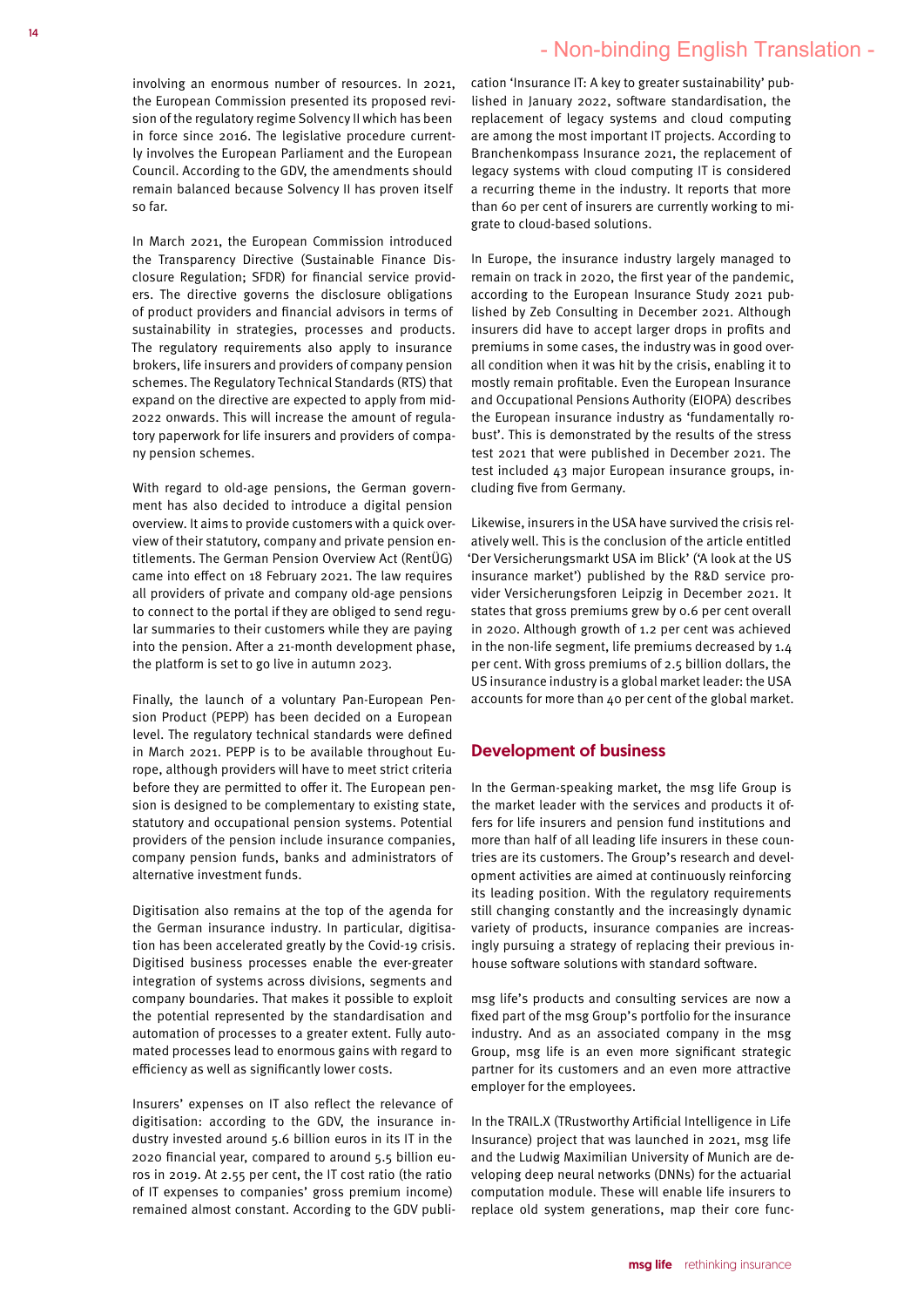tions with artificial intelligence and integrate them into a modern system. Actuarial functions will be transferable automatically with AI and connected to a modern policy administration system. Trustworthy AI and automated machine learning are two topics that play an important role in this context.

The project breaks new technological ground and will create a fundamentally new hybrid technology at the point where machine learning, software development and actuarial mathematics intersect. The work ties in closely with the work in an ongoing migration project for an msg life customer and will be subsidised for three years by the Bavarian Ministry of Economic Affairs, Regional Development and Energy (StMWi).

Business with existing customers in 2021 was characterised by extremely stable, successful projects as well as a continuous flow of new contracts. The company expects these developments to continue in 2022.

msg life was able to achieve sales successes in almost every region in which the company operated in 2021:

In the German-speaking market, the contracts for a proof of concept relating to the potential rollout of msg. Insurance Suite were signed with a well-known life insurer and, shortly after the end of the reporting period, a start-up life insurer. Furthermore, the long-standing customer HUK-Coburg awarded contracts to roll out msg.RAN and msg.Tax Data. Likewise, the company was awarded contracts to roll out msg.Tax Data from Öffentliche Versicherung Braunschweig and AXA Lebensversicherung AG. ERGO also placed an order to introduce msg.Life Product, the mathematical component of msg. Life Factory.

msg life is also cultivating the Benelux market intensively from the German-speaking countries. After gaining AEGON in the Netherlands as a customer in 2020, msg life is generating interest there with its range of products, especially from insurance groups which operate nationally.

The business of msg life in the United States for primarily health and group insurers was satisfactory up to the end of the reporting period. FJA-US, Inc. – the msg life Group company located in the United States – recorded continuous successful development with solutions such as the Unified Distribution Platform, the Unified Product Platform and the web-based multi-channel platform msg.Sales. In the 2021 financial year, the company attracted two new, well-known customers from the health and life insurance segments and recorded overall growth in customer demand for services.

The range of services offered by msg life in the United States encompasses not only software products and technical consulting services on all aspects of product and tariff structuring, but also operator models – with the latter generating growing interest in the market. In 2021, the company's gained its first customers for such an operator model (i.e. SaaS) in which the customer pays a fee to use and operate the software.

msg life serves the Spanish and Portuguese markets with an office in Spain and its own local office in Portugal which is now also being used as a product development unit. The development of msg life's business with existing customers in that market was positive again in 2021 and it successfully managed to launch the project for its new customer, the non-life insurance company SegurCaixa Adeslas. Moreover, an acquisition was completed successfully for Mutual Medica in Spain and the project began shortly after the end of the reporting period. msg life continues to expect sales successes in that market in the current year.

msg life is serving the Central and Eastern European markets as well as other niche markets and segments from Slovenia in particular; as German-language insurers are particularly striving to access these highly competitive markets, they regularly offer interesting sales opportunities for msg life. The company has a presence in many Eastern European countries with the Unified Administration Platform (UAP). As a result of the growing consulting business that is developing in connection with its local presences, msg life expects these markets to generate cross-selling effects. In the reporting period, SwissCaution awarded a contract to roll out the UAP. msg life received another contract for this system from Calingo Insurance AG in Switzerland, as well as from Zurich Cantonal Bank shortly after the end of the reporting period.

As previously reported, there were numerous new orders for msg life in 2021 and the company expects relevant new business in the 2022 financial year. Business with existing customers in connection with the software components was also strong. Additionally, nearly all of the major projects set out in the corporate plan were executed in the reporting period. As in previous years, msg life focused on sales projects in well-established markets in particular in the 2021 financial year.

During the reporting period, msg life continued to work on the introduction of an information security management system (ISMS). Significant aspects of the establishment of the ISMS are the definition and implementation of more security guidelines in the software development process and other technical, HR and IT processes – with the objective of subsequent certification pursuant to the internationally recognised standard ISO:IEC 27001. The internationally recognised institute TÜV Rheinland is accompanying the process as certifying body.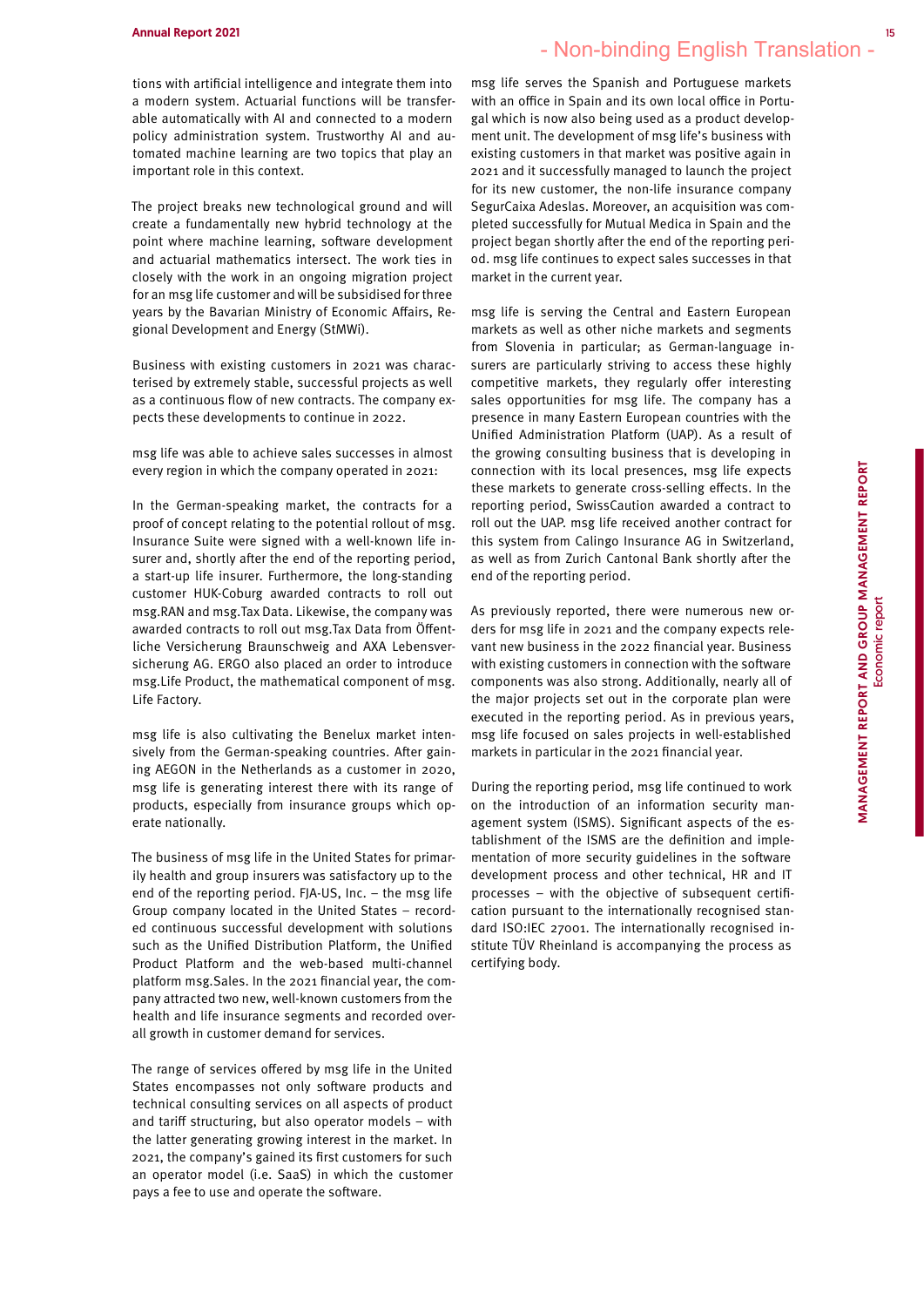#### Summarised evaluation of the company's business situation

The 2021 financial year was another strong year for the msg life Group. Numerous sales successes with the corresponding licence income, the very stable business with existing customers and continually low travel costs due to the still-ongoing coronavirus pandemic resulted in the targets set at the beginning of the financial year with regard to the financial key performance indicators of Group revenue from its own business (HGB) and Group earnings (HGB) being exceeded.

In the reporting period, the msg life Group recorded gross Group revenue from its own business under German GAAP of 176.1 million euros and Group earnings before interest, taxes, depreciation and amortisation (EBITDA) under German GAAP of 17.9 million euros.

The business situation of the company in the 2021 reporting year can be described as positive overall. The foundations exist for positive development in 2022 and beyond. Last year's prognosis in the separate financial statements forecast positive net results for the year; as the holding company, the individual Group company finished the 2021 financial year with net profit of 10.8 million euros.

#### Non-financial performance indicators

The msg life Group's efficiency is reflected not only in its commercial indicators, but also in its non-financial performance indicators. The most important of these in the msg life Group are the issues that concern its employees. The relevant disclosures can be found in the 'Employees' chapter within this condensed management report and Group management report.

#### Earnings, financial and assets position

The following disclosures regarding the earnings, financial and assets position of the Group by 31 December 2021 are based on the German Commercial Code (HGB).

#### The Group's earnings position

#### DEVELOPMENT OF TURNOVER

As at the balance sheet date, there were no changes to the consolidation group described in the consolidated financial statements for the 2020 financial year as at 31 December 2020.

The msg life Group's turnover in the financial year ended amounted to 193.8 million euros, which is 6.3 million euros higher than the figure for the 2020 financial year, corresponding to growth of 3.4 per cent.

During the financial year, service turnover increased by 8.5 million euros from 141.7 million euros to 150.2 million euros. As at 31 December 2021, service turnover

makes up 77.5 per cent (previous year: 75.6 per cent) of total turnover. Product-based turnover overall was down by 2.2 million euros to 43.6 million euros (previous year: 45.8 million euros). In terms of product-based turnover, licensing income came to 14.1 million euros in the reporting period (previous year: 18.7 million euros), which represents 7.3 per cent of total turnover (previous year: 10.0 per cent). Maintenance turnover came to 23.6 million euros in 2021 (previous year: 21.0 million euros) and therefore makes up 12.2 per cent of the total turnover (previous year: 11.2 per cent).

The other turnover largely comprised computing centre services in 2021. This figure remained nearly constant in the past financial year at 5.9 million euros (previous year: 6.1 million euros).

As for the regional breakdown of turnover, the aggregate figure for Germany in the 2021 financial year totalled 172.2 million euros (previous year: 159.3 million euros) and 21.6 million euros in other countries (previous year: 28.2 million euros). Consequently, the level of demand for msg life solutions in the German-speaking market remains high.

The msg life Group reported a decrease in turnover in its US business, where turnover fell from 23.7 million euros to 17.6 million euros. Slovenia is the second-strongest foreign market in terms of turnover, with turnover in the 2021 financial year amounting to 1.7 million euros (previous year: 2.1 million euros). In Portugal and Spain, the company experienced a slight increase in turnover of 0.2 million euros to 0.8 million euros. Turnover in Austria was down to 0.2 million euros (previous year: 0.3 million euros), In Switzerland, turnover decreased slightly by 0.1 million euros in 2021, down to 1.2 million euros. At 0.1 million euros, turnover remained stable in the Benelux region.

The national affiliate in Slovakia generates turnover primarily for other Group companies, so that the external turnover it generates is correspondingly low.

The change in inventories decreased by 16.9 million euros from 8.4 million euros to -8.5 million euros in the financial year, causing the gross revenue of the company to decrease by 10.5 million euros to 185.3 million euros, representing a 5.4 per cent reduction. In particular, this effect is due to a project being carried out in cooperation with msg systems ag in which the gross revenue was 15.2 million euros lower than in the previous year.

#### DEVELOPMENT OF EARNINGS

In the financial year just ended – just like in the previous year – no development work for new software was capitalized. The item other operating income came to 2.0 million euros (previous year: 2.6 million euros).

Total costs in the 2021 financial year amounted to 169.5 million euros (previous year: 183.8 million euros); they decreased by 14.3 million euros, which corresponds to a reduction of 7.8 per cent. The largest proportion of total costs comprised personnel costs at 105.6 million euros (previous year: 105.6 million euros), which represents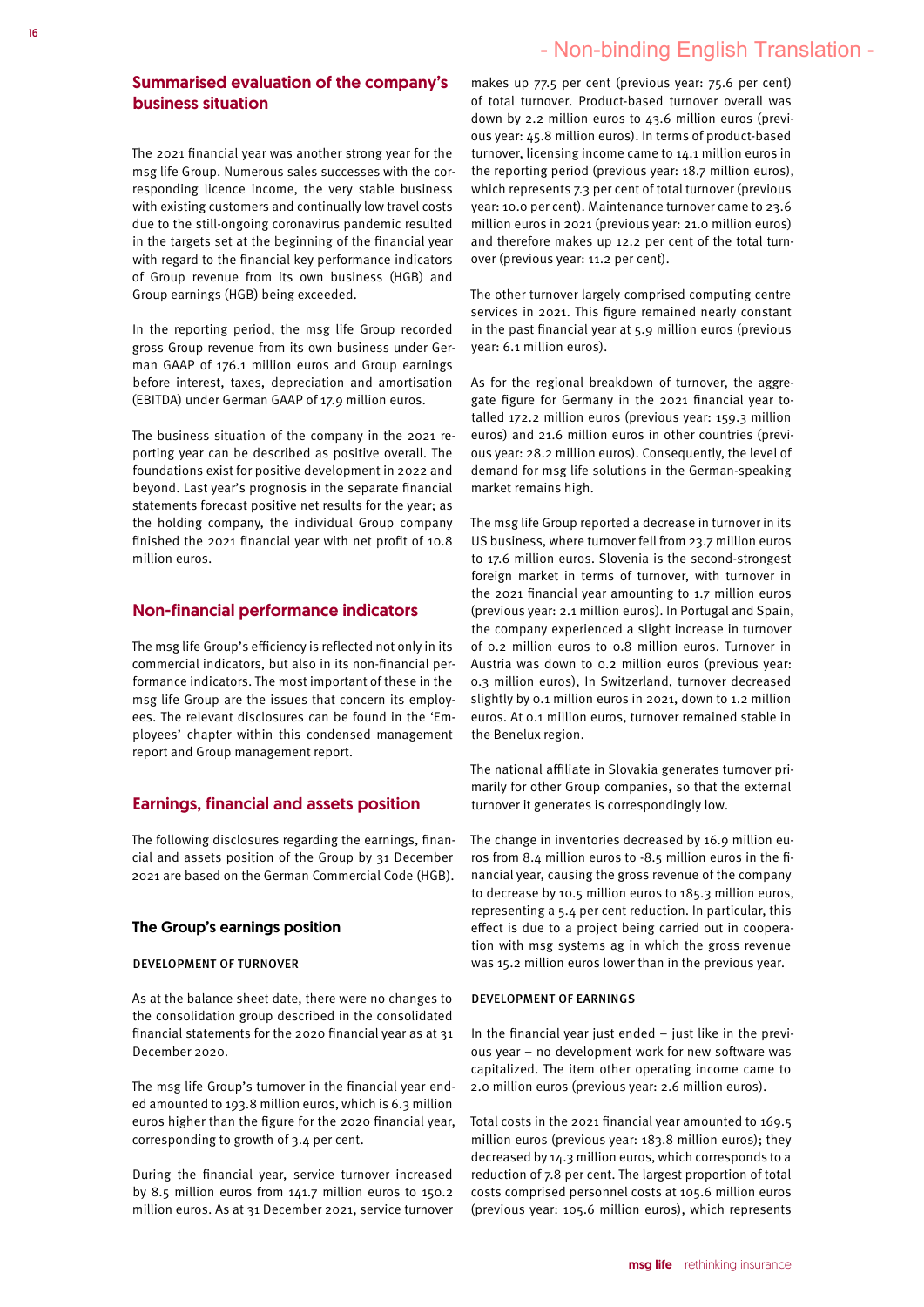a share of 62.3 per cent (previous year: 57.4 per cent) relative to the average number of 1,185 employees (previous year: 1,157 employees).

At 44.5 million euros (previous year: 59.5 million euros), procured services represented a large proportion of total costs. The significant decrease in procured services of 15.2 million euros in the 2021 financial year is due to other services which contain expenses of 9.2 million euros (previous year: 25.4 million euros) resulting from the successful delivery of a milestone within the framework of a major project in cooperation with msg systems ag.

Procured services include external freelance staff whose costs amounted to 12.2 million euros in the 2021 financial year (previous year: 10.7 million euros). Procured services cover special requirements such as capacity utilisation peaks due to new projects and, as such, they are a variable element in the total costs.

Personnel costs and material expenses decreased by a total of 15.1 million euros to 150.1 million euros (previous year: 165.2 million euros). The personnel costs are at almost the same level as in the previous year. Other operating expenses accounted for 11.4 per cent of total costs in 2021, an increase compared with the previous year (10.1 per cent), and came to 19.4 million euros (previous year: 18.6 million euros). As in the previous year, the main component of other operating expenses is rent for office space of 7.0 million euros (primarily renting).

Over the course of the Covid-19 pandemic, travel expenses associated with products decreased further and were just 0.4 million euros in the 2021 financial year (previous year: 0.9 million euros). Communication costs decreased slightly, falling by 0.1 million euros from 0.9 million euros to 0.8 million euros. Likewise, consulting, accounting and Supervisory Board expenses decreased by 0.5 million euros to 2.0 million euros in the 2021 financial year (previous year: 2.5 million euros).

As a result, in the 2021 financial year, the Group was able to generate earnings before interest, taxes, depreciation and amortisation (EBITDA) of 17.9 million euros (previous year: 14.7 million euros).

The sum of all depreciation and amortisation decreased by 0.7 million euros to 2.8 million euros (previous year: 3.5 million euros). Depreciation of property, plant and equipment amounted to 2.4 million euros (previous year: 2.7 million euros). Scheduled amortisation of intangible assets amounted to 0.4 million euros (previous year: 0.8 million euros).

Altogether, the positive operating result in the 2021 financial year was 15.0 million euros (previous year: 11.2 million euros).

The financial result amounted to –0.8 million euros (previous year: –0.7 million euros). The Group is completely equity-financed and is not dependent on borrowing.

The Group's income from ordinary activities improved in 2021 by 3.7 million euros, bringing it to 14.2 million euros (previous year: 10.5 million euros). This resulted

in income tax expenses of 2.1 million euros for the 2021 financial year, which exactly matches the tax expenditure of 2.1 million euros in the previous year.

After taking into account other taxes, net income for the 2021 financial year was 12.1 million euros (previous year: 8.3 million euros).

#### The Group's financial position

#### PRINCIPLES AND GOALS OF FINANCIAL MANAGEMENT

Financial management is designed to enable the msg life Group to have the necessary funds at its disposal at all times so that it is capable of taking action in its operating activities to deal with volatility of incoming orders, fluctuations in customers' payment behaviour and investment needs. In the process, all the significant risks to which the msg life Group is potentially exposed must be recognised at an early stage and the necessary scope for suitable protective measures provided for. Within the framework of liquidity management, care is taken that sufficient funds and appropriate liquidity reserves are freely available at all times. In the financial year ended, the msg life Group was able to meet all payment obligations in their entirety.

#### FINANCING ANALYSIS

The income and operating cash flows of the Group are not, on the whole, exposed to any interest rate risk. In general, liquid funds are invested for short periods. Financial liabilities are short to medium term in nature.

With regard to the credit risk (default risk), there are no significant concentrations on individual customers in the Group. Receivables are not insured, primarily due to the high credit rating of the customers in the insurance sector.

Liquid funds in bank accounts decreased by 5.0 million euros and amounted to 17.9 million euros as at 31 December 2021 (by 31 December 2020: 22.9 million euros). Cash pooling exists for the German companies within the msg life Group. Additionally, the Group invested 23.4 million euros in cash in US treasury bonds (previous year: 11.0 million euros), in order to generate interest income on a part of its existing cash holdings. This also means that liquid funds increased by 7.4 million euros to 41.3 million euros (previous year: 33.9 million euros).

In the 2021 financial year, msg life generated an operative cash flow in the amount of 7.4 million euros (previous year: 19.0 million euros). The msg life Group closed the 2021 financial year with earnings before taxes on income (EBT) of 14.2 million euros in total (previous year: 10.5 million euros).

Cash flow from investing activities amounted to -13.0 million euros (previous year: -9.2 million euros), whereby investments in property, plant and equipment, in the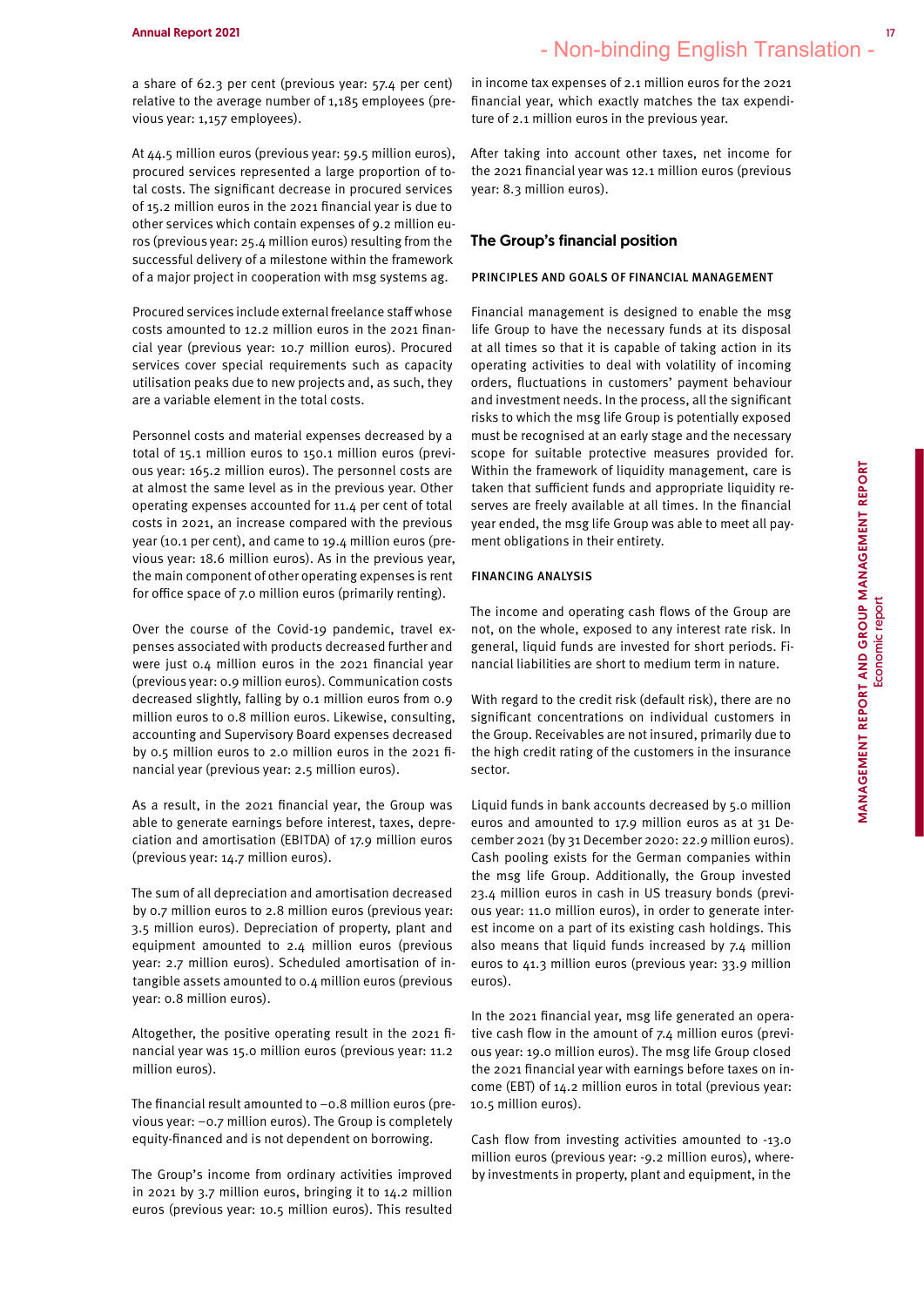form of technical equipment, accounted for 1.4 million euros and the purchase of US treasury bonds for 11.5 million euros.

There were no particularities in the cash flow from financing activities in the financial year ended, and as such it was -0.1 million euros in the 2021 financial year (previous year: 0.1 million euros).

#### The Group's assets position

#### ASSET STRUCTURE ANALYSIS

At 57.9 per cent, the equity ratio of the Group as at 31 December 2021 has undergone positive development compared to the previous year (previous year: 53.0 per cent) and equity amounted to 57.6 million euros (previous year: 43.6 million euros). As at 31 December 2021, the Group's total assets are 99.5 million euros (previous year: 82.3 million euros), which represents an increase of 17.2 million euros.

In the reporting year, current assets increased from 74.5 million euros in the previous year to 92.3 million euros. Essentially, this development was due to the fact that securities were 12.4 million euros higher and accounts receivable were 6.9 million euros higher as at the reporting date. On the other hand, liquid funds decreased by 5.0 million euros from 22.9 million euros to 17.9 million euros, which had the opposite effect.

The net total of the line item 'Inventories' has increased from 4.3 million euros to 7.5 million euros as payments received on account and work in progress exceeded the payments received on account of customer projects as at the reporting date. Due to the chosen method of open recognition, the net amount of 7.5 million euros has been recognised under inventories.

Non-current assets decreased on the whole by 1.5 million euros, from 6.6 million euros in the previous year to 5.1 million euros. In the 2021 financial year, property, plant and equipment decreased by 1.1 million euros. Overall, intangible assets decreased by 0.4 million euros to 1.0 million euros. Before they were netted against deferred tax liabilities, the deferred tax assets totalled 0.3 million euros (previous year: 0.4 million euros).

Provisions decreased by a total of 1.8 million euros to 25.8 million euros. Essentially, this change was due to the decrease in other provisions by 2.7 million euros to 17.7 million euros.

All in all, provisions account for 25.9 per cent of the balance sheet total, compared with 33.6 per cent in the previous year.

Liabilities amounted to 13.2 million euros. The increase of 4.4 million euros compared to the previous year is due to the increase in liabilities to affiliated companies of 3.6 million euros to 7.5 million euros, an increase in trade payables of 1.5 million euros and the decrease in other liabilities by 0.7 million euros to 2.6 million euros. The Group has no financial liabilities due to banks (neither current nor non-current). All in all, the ratio of liabilities to total assets increased from 10.7 per cent in the previous year to 13.2 per cent now.

The 2021 financial year was above expectations. This development was caused by numerous sales successes with the corresponding licence income, stable business with existing customers and lower travel costs due to the Covid-19 pandemic. The Management Board of msg life ag expects the earnings, financial and assets position of the company this year to remain at the same level as in the previous year.

#### Significant events influencing the earnings, financial and assets position of msg life ag in the annual financial statements pursuant to the German Commercial Code (HGB)

#### EARNINGS POSITION

Compared to the previous year, turnover decreased by 6.5 million euros from 56.5 million euros to 50.0 million euros. This development was driven by turnover from third parties which decreased by 9.4 million euros, and internal turnover (i.e. turnover from companies within the msg life Group) which increased by 2.9 million euros. Other operating income came to 0.4 million euros (previous year: 0.6 million euros).

Expenses for the procurement of services were 11.6 million euros lower than in the previous year and amounted to 28.4 million euros in the financial year ended (previous year: 40.0 million euros).

Both in the 2021 financial year and in the same period in the previous year, the development of msg life ag's turnover and expenses resulting from the procurement of services was mainly due to the interim delivery of a milestone within the framework of a major project with msg systems ag.

At 8.4 million euros (previous year: 8.9 million euros), personnel expenses were just 0.5 million euros lower than the previous year.

The item of depreciation of property, plant and equipment from the separate financial statements prepared in accordance with German GAAP (HGB) decreased slightly to 0.4 million euros in the financial year ended (previous year: 0.5 million euros).

Other operating expenses, mostly consisting of administrative costs with affiliated companies, rent and legal and consultancy costs, bookkeeping costs and Supervisory Board remuneration, increased by 1.5 million euros from 17.1 million euros to 18.6 million euros in the financial year ended.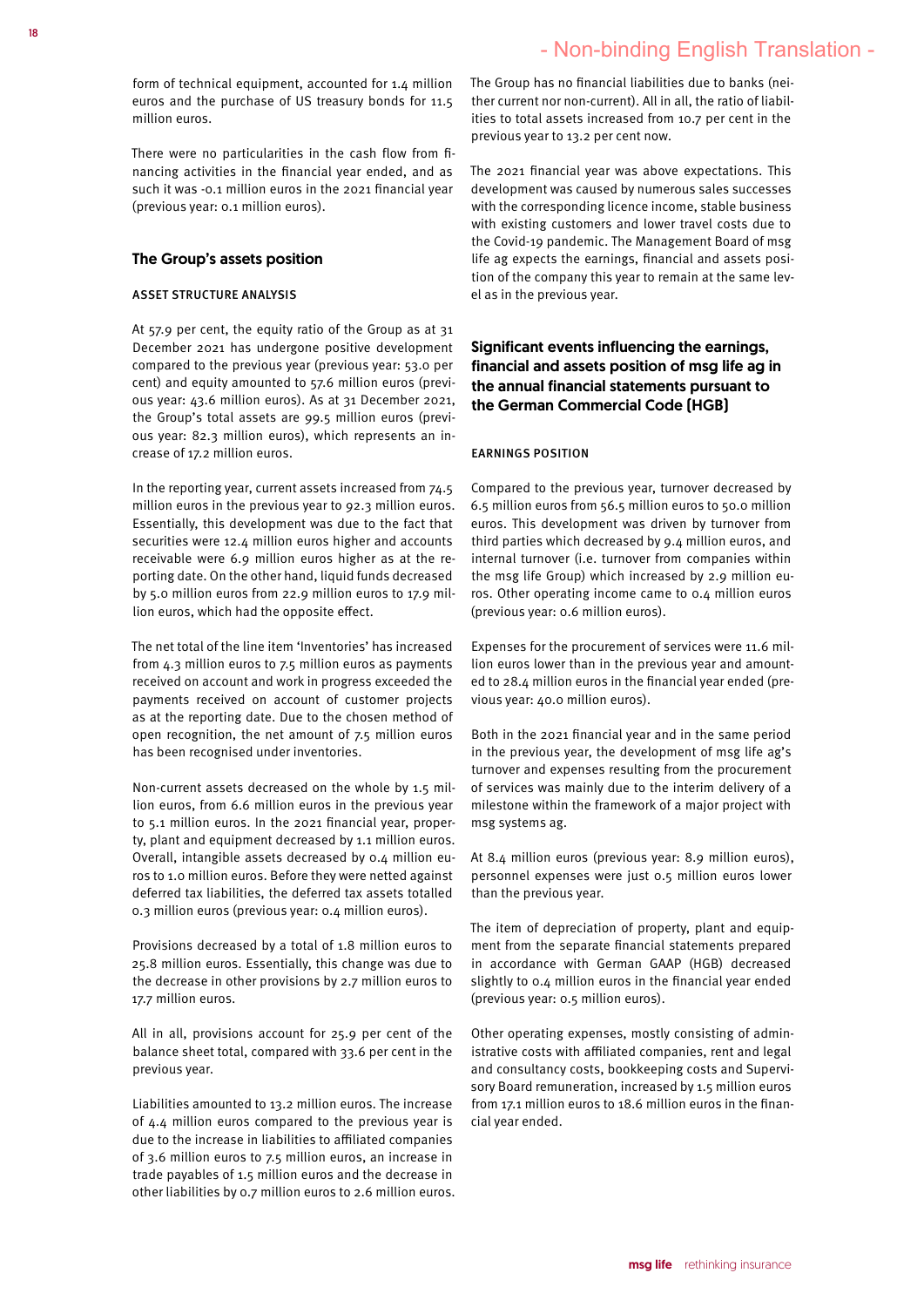<span id="page-10-0"></span>Under its profit transfer agreements, the company received 16.1 million euros from msg life central europe gmbh (previous year: 14.6 million euros) and 1.0 million euros of income from msg life global gmbh (previous year: 0.8 million euros).

In the 2021 financial year, as in the previous year, the net interest result of msg life ag amounted to -0.4 million euros and mainly comprises interest expenses for pension and anniversary provisions or accrued interest on IC liabilities to affiliated companies.

Income tax expenses amounted to 0.9 million euros in the 2021 financial year (previous year: 0.3 million euros).

Overall, for the 2021 financial year, msg life ag generated a net profit under the German Commercial Code (HGB) in the amount of 10.8 million euros (previous year: 5.2 million euros).

#### FINANCIAL POSITION AND ASSETS

Non-current assets increased by 0.4 million euros to 58.2 million euros (previous year: 57.8 million euros) because the company made larger investments in new hardware. The scheduled depreciation of property, plant and equipment had the opposite effect. Property, plant and equipment came to 1.0 million euros (previous year: 0.6 million euros).

msg life ag's current assets increased by 14.6 million euros to 53.9 million euros in the financial year ended (previous year: 39.3 million euros). This development is

largely due to an increase in advance payments made within the framework of a major project with msg systems ag, as well as trade receivables as at 31 December 2021.

Trade receivables increased by 7.9 million euros to 10.2 million euros (previous year: 2.3 million euros).

Receivables from affiliated companies increased by 1.9 million euros to 3.7 million euros (previous year: 1.8 million euros). Liabilities to affiliated companies decreased by 0.7 million euros to 25.7 million euros (previous year: 26.4 million euros).

As at the reporting date, cash and cash equivalents were 1.0 million euros lower than in the previous year, reaching a balance of 10.6 million euros at the end of the year (previous year: 11.6 million euros). The company was completely equity-financed in the 2021 financial year (as was the case in 2020) and, as such, there were no deferred liabilities to banks.

Equity amounts to 53.2 million euros (previous year: 42.4 million euros), which represents an increase of 10.8 million euros. The net loss decreased to 1.4 million euros (previous year: net loss of 12.2 million euros) due to the current net result for the year, which does not put the company in a position to distribute dividends.

Total assets as at 31 December 2021 amounted to 113.5 million euros (previous year: 97.2 million euros).

# Research and development

#### Focus of R & D activities

For msg life, research and development (R & D) serves not only to develop and expand standard software solutions, but also to extend its consulting expertise. Such expertise manifests itself in the strategic development of employee know-how, as well as in the further development of software tools that give efficient support to the consulting activities. Needless to say, all R & D activities are subject to the imperative of sustainable cost-efficiency.

The msg life Group does not conduct open-ended research, but instead focuses on purely target-oriented research. Special importance is attached to close communication with the market and customers as their assessment of the products' relevance to business success is crucial. The msg life Group therefore attaches a great deal of importance to its cooperation with customers in the user and operator groups as well as with partners (IBM or the msg Group, for example) in relation to its most important products. The approaches devised with-

in the framework of research are presented, discussed and evaluated within the user and operator groups at an early stage and, if required, on a cross-product basis. The evaluation is conducted with particular regard to users' interest in acquiring the product enhancements. In this way, new releases of standard software products are generally partially financed by advance orders from some of the customers.

As there are no user groups that can be accessed for the placement of new products or the opening up of new markets, early customer models are used which reward a customer's early decision in favour of a new product with commercial benefits.

#### Purchasing R & D expertise

In its capacity as market leader in its core business, the msg life Group is usually unable to have recourse to ready-made external research findings. This particularly applies to specialist thematic areas in the customers' sectors. As a sector-specific service provider, the com-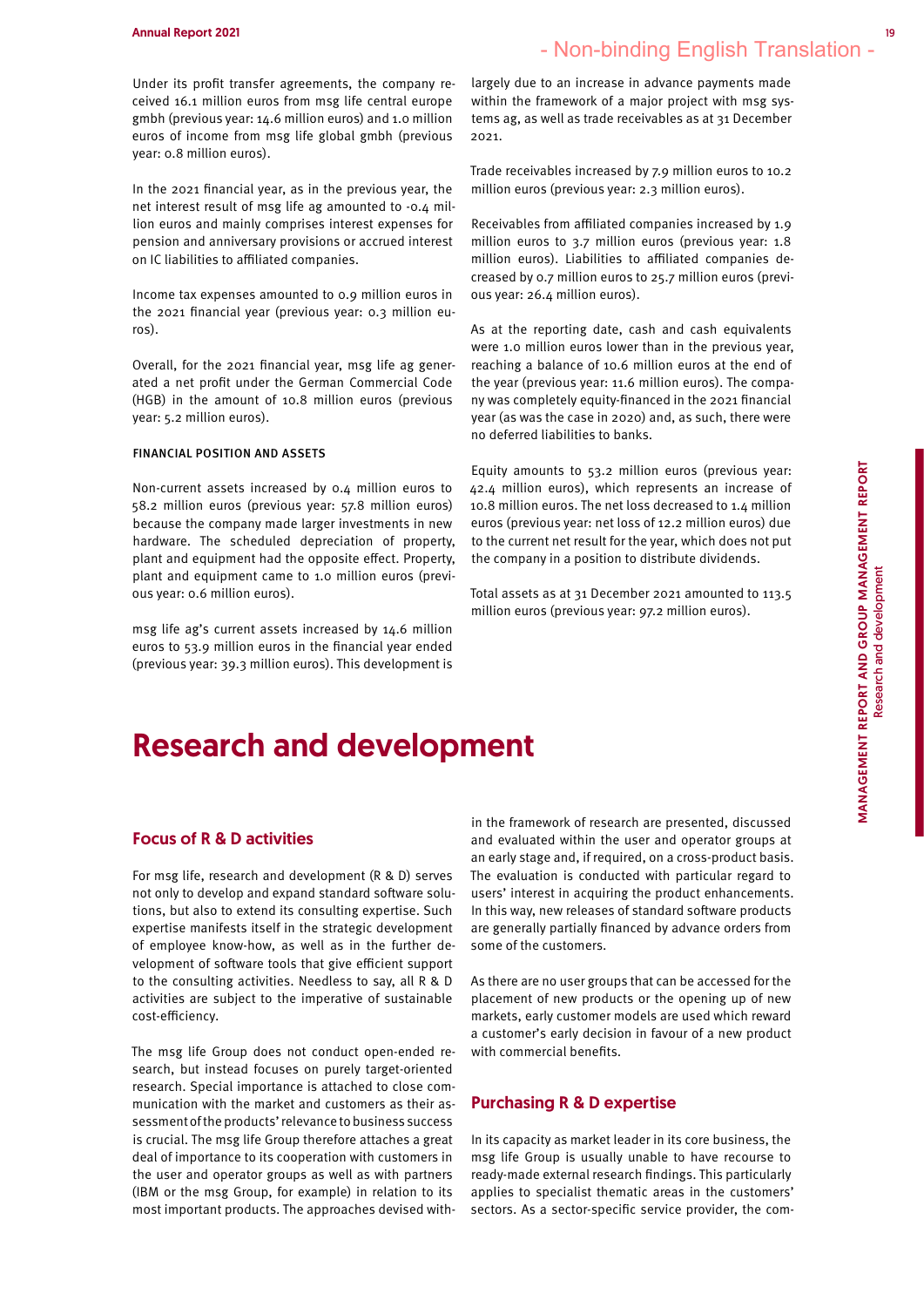<span id="page-11-0"></span>pany prefers to rely on its own research, which builds upon its participation in trade conferences, association activities and joint projects with partner companies. Future trends, too, can usually be identified more reliably on the basis of the systematic reviewing of customer requirements from projects and canvassing situations than on the basis of external surveys. It goes without saying that the qualification level of the Group's employees is updated continuously by means of selective (also external) ongoing training activities. In the technology sector, msg life makes use of rapidly developing standards and non-proprietary technologies right

through to freely available open-source products. The company also safeguards the quality of its own technological orientation by maintaining close partnerships with IBM and with selected colleges and universities.

#### R & D expenditure

The msg life Group's R & D expenditure totalled 11.195 million euros in the 2021 financial year (previous year: 8.934 million euros). Once again, no development expenses were capitalised.

# Employees

On 31 December 2021, the msg life Group had 1,204 permanent employees including managing directors (31 December 2020: 1,172 permanent employees).

For the company, the 2021 financial year was again overshadowed by the restrictions on working in offices and on customers' premises due to the pandemic, as well as the extremely high percentage of employees who worked from home. As the company was able to master this decentralised way of working largely without issue in the second year of the pandemic, it has laid a robust cornerstone for the future of work organisation at msg life. The company took the various services it offers to support employees and their families further in 2021, and made further improvements to this field with a service provider and its extensive range of options and services.

In order to find new employees, the company offers recruitment opportunities in various job profiles and at various career levels. msg life uses the networks and expertise of employees within the sector; a recommendation programme has been established and will be expanded. In addition to its own networks, the Internet remains the most important medium for achieving the company's recruitment success. msg life thus places emphasis on using relevant online channels, far-reaching platforms as well as niche job markets, and implements its strategies in the fields of search engine optimisation and search engine advertising by using target-group-specific landing pages.

In the context of its long-term growth long strategy and the related strategic increase in personnel, msg life was able to stabilise the number of applications at a very high level in 2021, the year of the pandemic. The company once again received approximately 3,000 applications. The conversion of all application and onboarding processes to digital formats has been made even more professional. This was and is still being welcomed by applicants and will be a new benchmark even after the end of the pandemic. The year 2021 saw the introduction of the option to have time-delayed interviews, in

which applicants are asked individual interview questions in videos and are able to respond with their own recorded answers.

The onboarding process for new employees was almost exclusively remote and digitised in 2021. msg life has been holding welcome and introductory events for all new employees for years. In the course of these onboarding sessions, the strategic orientation of the company is presented, as well as its targets in each field of business. The aim is also to give the new colleagues a broad network within the entire company as quickly as possible. In 2021, msg life took on the challenge of supporting new employees with a structured onboarding scheme. Innovative online collaboration formats, which are now well established, advanced and more professional, were used for these purposes.

In the interests of ongoing professional training, msg life is also continuing to support the extra-occupational training course for actuaries at the German actuarial association Deutsche Aktuarvereinigung (DAV).

msg life promotes employees as part of its in-house 'life talent' programme. Using a structured selection process, employees are identified as talents if they are developing very quickly and positively and they have the potential to take on a strategic and leading role in the company in the future. Within the programme, the participants identify their own strategic topics, work independently on questions and projects and take their results back to the company with the approval of the Management Board. In addition to individual support and professional development of the employees, the central goals of the programme, which starts on an annual basis, is good networking and long-term retention of the talents in the company, as well as allowing knowledge to be transferred as broadly, quickly and pragmatically as possible, in particular with regard to new topics. Within this context, the practised reality of flat hierarchies at msg life is both the foundation as well as the target of the successful implementation of the programme. The talent programme will be expanded and extended with a high-potential programme from 2022 onwards.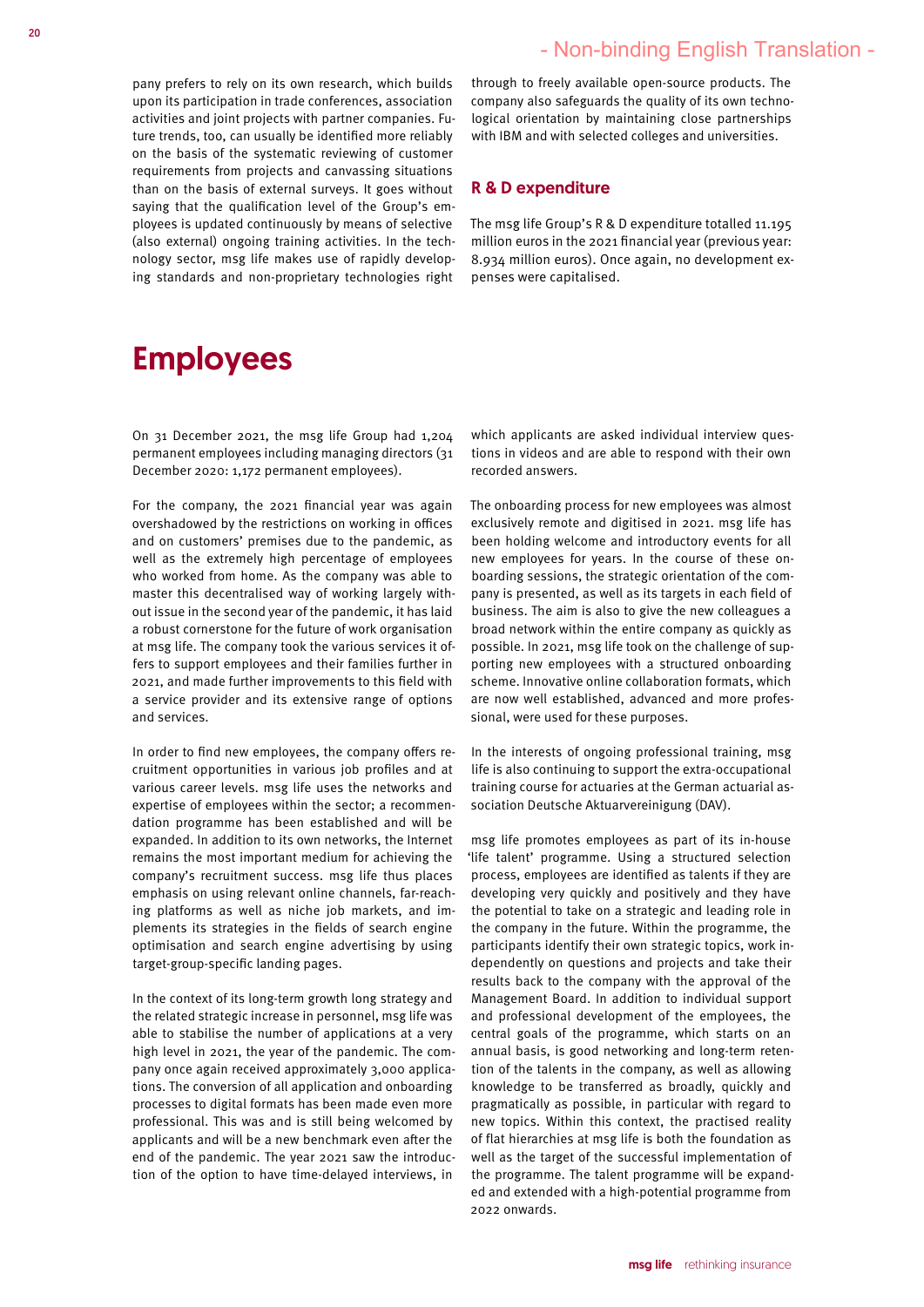<span id="page-12-0"></span>The remuneration model used by the company is continuously developed in a targeted fashion. It focuses on the roles and performance of fairness and employees, ensures that remuneration continues to meet the market standards and serves as a key benchmark for structured, individual salary changes.

In 2021, msg life continued to digitise its entire range of qualification courses systematically. In Qualification Suite, the company now has a modern and powerful learning management system which bundles all training and qualification topics and the associated processes into a single platform. This platform offers the ability to manage purchased training courses and the company's own qualification content in equal measures, to develop the content further and to provide these to the relevant target groups. Moreover, the system's ability to

support multiple clients and languages allows for the flexible integration of additional user groups such as customers and the foreign subsidiaries of the company, something which was done in the USA, Portugal and Slovakia in 2021.

As part of the opening of new international insurance markets, the company continued its far-reaching qualification campaign in 2021 with regard to the English skills of employees.

In particular, the rapid availability of training content for changing target groups is a fundamentally crucial factor in the development of additional training formats. Numerous advanced training opportunities are also available, including from internal speakers in certain subjects.

# Other legal and economic factors

#### Shareholders' rights and duties

Shareholders have property and administrative rights. The property rights include, in particular, the right to participate in profits (section 58, paragraph 4, of the German Stock Corporation Act – AktG) and liquidation proceeds (section 271 of the AktG), as well as pre-emption rights to shares in the event of capital increases (section 186 of the AktG).

The administrative rights include the right to attend the annual general meeting and speak, ask questions, put forward motions and exercise voting rights. Shareholders can assert these rights by initiating, in particular, actions for information and rescission.

Each share guarantees one vote at the annual general meeting. The annual general meeting elects the members of the Supervisory Board and the auditor of the financial statements; it decides, in particular, on the formal approval of the actions of the members of the Management Board and the Supervisory Board, alterations to the articles of incorporation, corporate action, empowerment to acquire treasury shares and, if required, the conducting of a special audit, the premature dismissal of members of the Supervisory Board and a dissolution of the company.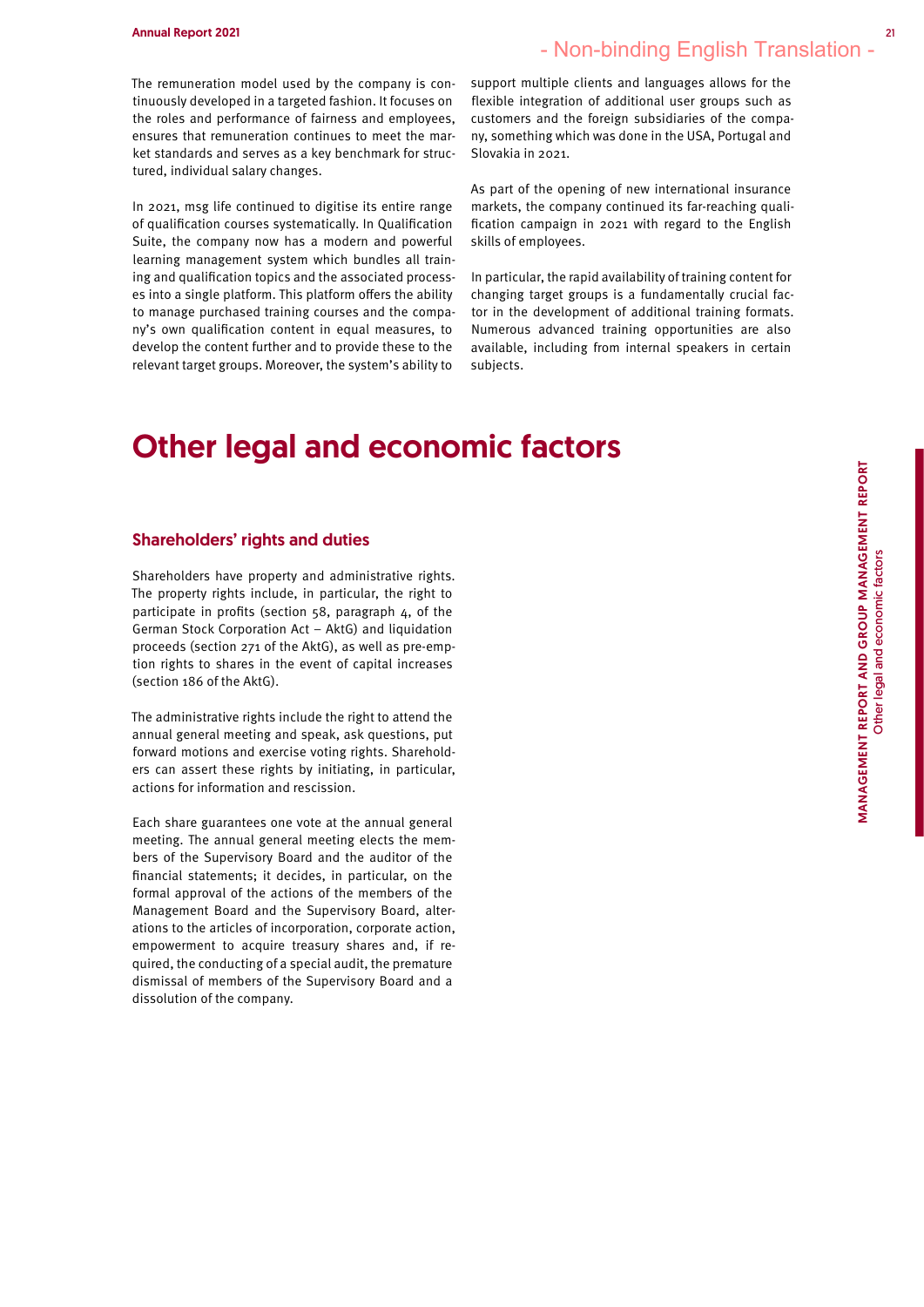# <span id="page-13-0"></span>Opportunity and risk report

#### General

All the following estimations regarding opportunities and risks were made on the reporting date, 31 December 2021.

In the type of business it conducts, the msg life Group is exposed to a large number of uncertainties which, if realised, can affect the Group's earnings, financial and assets position, and that of the company, either positively or negatively, or result in msg life falling short of or exceeding the targets it has set itself for the future development of its business.

Among the Management Board's most important tasks in the overall management of the Group are, in close coordination with the Supervisory Board, laying down general conditions and processes of risk management for the msg life Group, monitoring the degree of compliance with them and, in conjunction with the heads of the operating units and the administrative departments, regularly analysing the development of risks in the respective segments.

The msg life Group's risk management system is documented in a risk manual. One employee in the holding company's Organisation & IT Services division has been appointed risk manager of the Group and is thereby entrusted with submitting the prevailing risk management system to regular internal evaluation and documenting this process. It is the responsibility of the managers of the individual divisions to continuously monitor and deal with the risks to which their own divisions are exposed.

The foundation of good risk management is the reliable and prompt provision of the management with relevant information about the course of business. For this purpose, msg life has set up a monthly controlling and reporting system.

The early risk detection system of msg life ag proved successful in 2021 as well and it was not necessary to revisit it. The entire procedure is described in the risk management manual and was approved by the Risk Board (risk manager and Management Board). The employees responsible for this field were trained accordingly. As part of the ongoing ISO 27001 certification project, the management of information security risks has been expanded further within the overriding central risk management system.

In accordance with the current version of the guideline, monthly reports were prepared on the most significant risks and the operative and central divisional managers and employees with special positions in terms of risks were surveyed three times per year. The Risk Board met three times in 2021. At the same time, data protection, the company's internal auditing, IT security and com-

pliance management were incorporated into the early risk detection system. The corresponding risk report for 2021 was presented to the Supervisory Board in February 2022.

In 2021, the msg life Group's profile did not change significantly with regard to the main types of opportunity and risk areas to which it is exposed. Below, individual types of risk that are identified as being important are explained in greater detail. The specification of these risks does not imply that other risks which have not been mentioned will not have a significant impact on msg life's earnings, financial and assets position.

#### Strategic opportunities

msg life regards the continuation of regulation throughout the insurance sector as a direct consequence of the financial crisis. Like the ongoing low-interest phase, this regulation is necessitating a great deal of adaptation with regard to the solutions currently used in the insurance sector and is reinforcing the trend towards the use of standard software and cross-sector platform solutions – such as those offered by msg life. At this time, the situation in the insurance market is proving to be an opportunity for the company, as demonstrated by the new contracts over the past few years and current sales projects.

In the past, the Group company FJA-US, Inc. profited from the Patient Protection and Affordable Care Act (Obamacare) which was enacted in 2013 in terms of both turnover and earnings. After the Patient Protection and Affordable Care Act suffered from a lack of support from the Trump administration, the Biden administration pressed on with an improvement to the Patient Protection and Affordable Care Act in late 2021 in the form of the Build Back Better Act. As a result, state healthcare programmes such as Medicare, Medicare Advantage and Medicaid can be expected to grow further. Thanks to its now well-established partnerships with leading providers such as Companion Data Services, the msg life Group company in the USA can offer end-to-end services including claims handling. Additionally, the company successfully expanded its related activities in the health and group insurance market and further diversified its range of services.

#### Opportunities from regulatory developments

Regulatory adjustments as a result of legislative amendments are generating additional demand for consulting services and new or modified products among existing customers and, if integrated quickly into the products on offer, can constitute a crucial competitive advantage. Consequently, as described in detail in the 'Research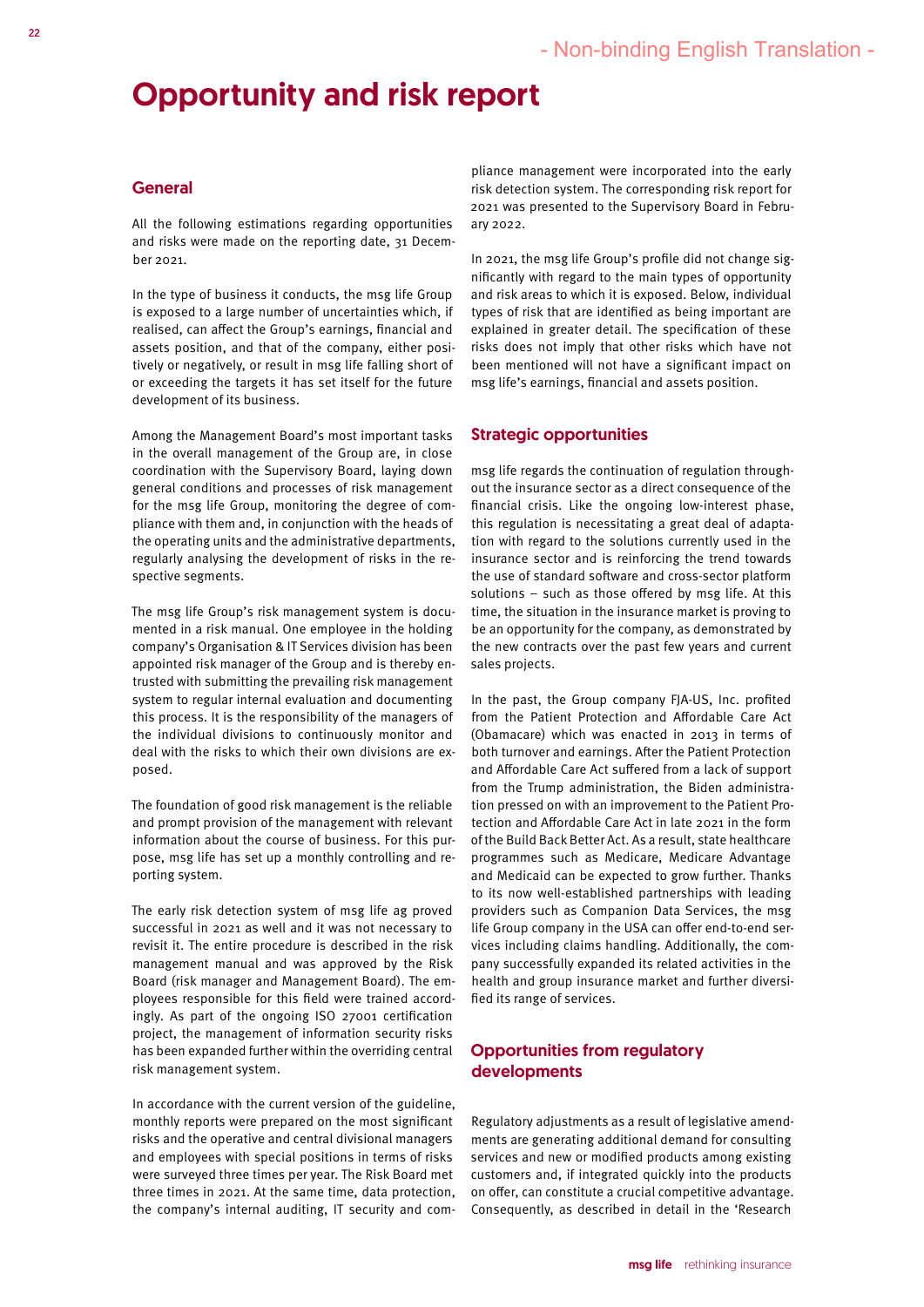and development' chapter within this condensed management report and Group management report, the relevant R & D activities at msg life serve, firstly, the further development and enhancement of standard software solutions, and secondly, the expansion of available expertise on consulting topics.

#### Product- and service-specific opportunities

In addition, msg life's employees are crucial to the company's innovative power and the customers' value added – and are therefore instrumental in the growth and profitability of the msg life Group as a whole. More information about the future opportunities being generated by msg life's employees can be found in the 'Employees' chapter within this condensed management report and Group management report.

#### Risk assessment

The following risks are listed in descending order based on their estimated probability of occurrence and impacts. Additionally, unless indicated otherwise, the following disclosures concern all the fields of business.

#### Project and product risks

The main potential source of risk in the course of operating activity lies in the calculation of the complex projects and in their organisational, functional, technical and commercial handling. These risks are controlled and monitored by means of the valid Group-wide standards for project and project risk management. The risk nevertheless remains that projects cannot be realised profitably for the msg life Group because costs exceed the agreed budget, deadlines cannot be met or the services rendered fail to comply with the agreed functional specifications or the required quality, and the msg life Group will therefore have to grant a discount or pay compensation. The overall risk profile of all ongoing projects was further reduced in 2021. The existing risks of individual projects have been appropriately taken into account for 2022. The cumulative occurrence in multiple projects could, however, lead to negative effects.

In the 2021 financial year, particular attention was paid to the potential impact of the current Covid-19 pandemic on the company. The company was quick to take comprehensive action in order to remain operational including, in particular, providing all employees with the necessary hardware and software to work remotely from home and moving almost all work to cyberspace both quickly and consistently. Nevertheless, there is a risk that msg life employees fall ill and are unable to work on customer projects or that customers are unable to perform the necessary supporting services. In turn, it might not be possible to reach agreed project milestones on time or at all, resulting in a negative impact on the economic development of the company. Looking at the 2021 financial year, it is once again evident that

none of these risks arose and, for this reason – and also because of the steps taken by msg life and the performance of its project business in the current financial year 2022 – the company still sees no significant effects on its operating and financial performance as a result of the Covid-19 pandemic at the time these financial statements were prepared.

Like all software products, the msg life Group's products can have defects whose elimination under guarantee increases costs and thereby influences the profit margin or even leads to compensation claims against the msg life Group. The msg life companies generally assume the warranty which is customary in the industry. As far as possible, liability obligations are limited contractually to the legal minimum and are secured with appropriate liability insurance policies. It can nevertheless not be entirely ruled out that contractually agreed limitations on liability will be regarded as invalid and the existing insurance cover will be available to an insufficient extent or not at all – even if this is improbable.

The msg life Group also uses software from external suppliers in its own software products. This third-party software can contain defects that might have an adverse effect on the functional capability of the msg life Group's own products. Problems in the execution of projects and software defects that can occur in the operation of software produced by msg life can do lasting damage to the reputation of the msg life Group and thereby have a substantial impact on the future course of business.

#### Personnel risks

msg life's success depends crucially on the skills, qualifications and motivation of its employees. Certain employees in key positions are particularly important in this respect. If msg life is unable to get these employees to commit themselves to the company or to recruit qualified and skilled employees and develop them further on a continuous basis, msg life's success can suffer significant adverse effects due to the resultant loss of expertise. In addition, an excessive burden on the company's own employees could necessitate the deployment of expensive external capacities if the risk of quality losses in project development is to be averted. This applies particularly when the likely demographic trends are taken into consideration. In connection with this, msg life will be affected particularly by the probable decline in graduate numbers, the resultant competition to recruit them and the increasing costs this will lead to.

msg life counters this risk with an extensive set of measures. A continuous exchange of views with the employees on all factors affecting their work environment at standardised interviews with a facility for qualified feedback, internal training to prevent monopolies of knowledge and skills, on-the-job graduate training and the recruitment of suitable people through all of the usual market channels are just a few examples of these. In addition, the leadership guidelines for managers are designed to strengthen the employees' identification with the company.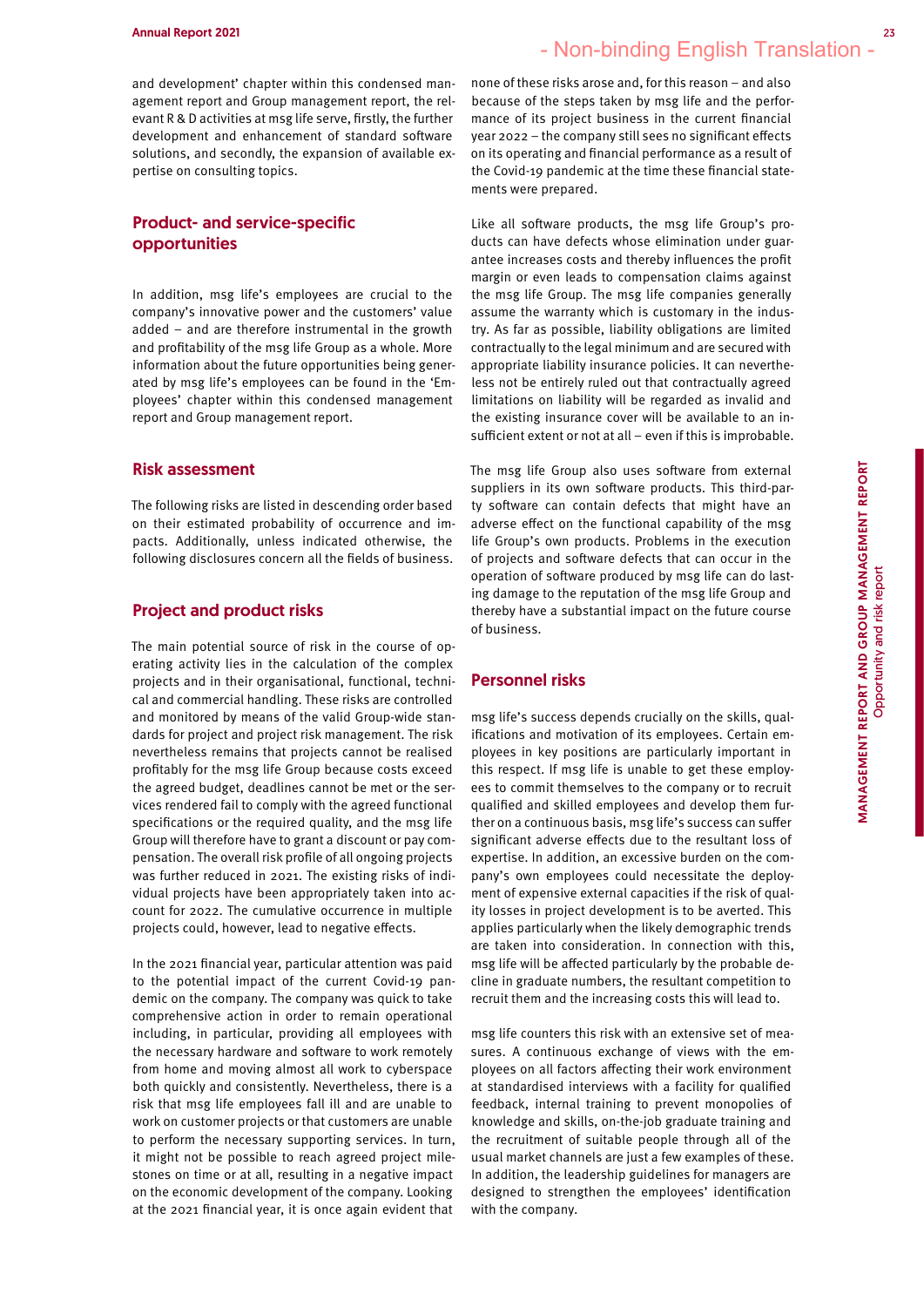#### Economic risks

The general economic trend affects the behaviour of potential customers as far as their investment in IT infrastructure and their expenditure on ongoing management consulting are concerned. An economic downturn could reduce the volume of the market on which msg life has trained its sights. Any capacity adjustment measures which are regarded as necessary to counter such developments might take effect only after a time lag and would lead to restructuring costs. With the volume-related remuneration models, a delay in portfolio growth caused by the general economic situation could result in a postponement of the planned diminution in fixed costs.

In the event of demand falling as a consequence of economic crises, msg life assumes that this would take effect rather more slowly among existing product customers because, in that segment, loyalty to the solution deployed ensures that any requisite adjustments will also be ordered. With regard to new customers, postponements of planned investments can lead to reductions in turnover, especially in product business.

All of the aforementioned economic risks also apply to the current Covid-19 pandemic. In light of the development of its business with new and existing customers and its project business in the reporting period and in 2022 so far, the company does not foresee any significant impact on its economic or operational development at the time of writing of these annual financial statements.

The aforementioned economic risks also apply to the Russian invasion of Ukraine in February of this year and the resulting economic sanctions against Russia. It is impossible to judge the economic effects of this crisis on the course of business of the msg life Group in 2022. At the time of preparation of the annual financial statements, however, msg life does not expect any significant changes to its economic or operational development.

#### Competition risks

With its solutions, msg life is a leading sector-based service provider for life insurers and pension funds in Europe and in particular for health and group insurers in the United States. This has led to a concentration and therefore an increase in market development risks. At the same time, this increases the company's profitability. msg life will therefore attempt to persevere with its existing strategy, including in its current product segments and regional markets, and to cover entire value chains and product ranges with its solutions. In this way, it hopes to achieve a decisive competitive advantage on the market, particularly vis-à-vis new competitors with aggressive pricing policies.

#### Technological risks

As with all comparable companies, the functional capacity of the business processes is also dependent on the availability and secure operational capacity of the IT infrastructure. External events such as fire, lengthy power or network failures, operational errors or acts of sabotage can, among other things, render the IT infrastructure inoperable. The msg life systems, and also those of its customers, can succumb to viruses which damage and incapacitate the systems or the network. Internal or external attacks can damage, distort or delete information and can result in confidential data and information being accessed. The probability and the extent of damage caused by viruses and hackers, by unauthorised persons accessing the IT system and by confidential information being accessed cannot be estimated to the fullest extent.

Recovery expenses, loss of production and recourse claims from customers and third parties as a result of system breakdowns or attacks could cause significant damage which, in turn, could influence earnings and endanger the future of the company.

Since IT security is strategically significant, extensive technical and organisational steps are, as far as possible, taken within the framework of the IT security concept. These steps include restrictive authorisation and access controls, regular backups and penetration tests and adequate contractual arrangements with service providers for outsourced systems and telephone and other communication links. In order to provide protection against penetration by viruses, the latest software available on the market is deployed as a matter of principle. Access restrictions prevent potentially infected software from being installed on the msg life computer network without authorisation. Defined security requirements limit access by unauthorised persons and ensure that data is protected. Financial loss is limited by appropriate insurance policies.

#### Risks from takeovers

msg life is currently interested in expanding its market position in German-speaking countries and internationally, primarily through organic growth. This can also be supported in parallel by strategic acquisitions. The success of an acquisition is dependent upon whether the acquired company can be successfully integrated in the Group structure and the desired synergy effects can be generated.

#### Liquidity risks

Managing liquidity risk includes ensuring that the company always has sufficient liquid funds or credit lines available to enable it to meet its payment obligations and hedge against risks resulting from fluctuations in payment flows. Among other things, the payment obligations consist of interest and redemption payments.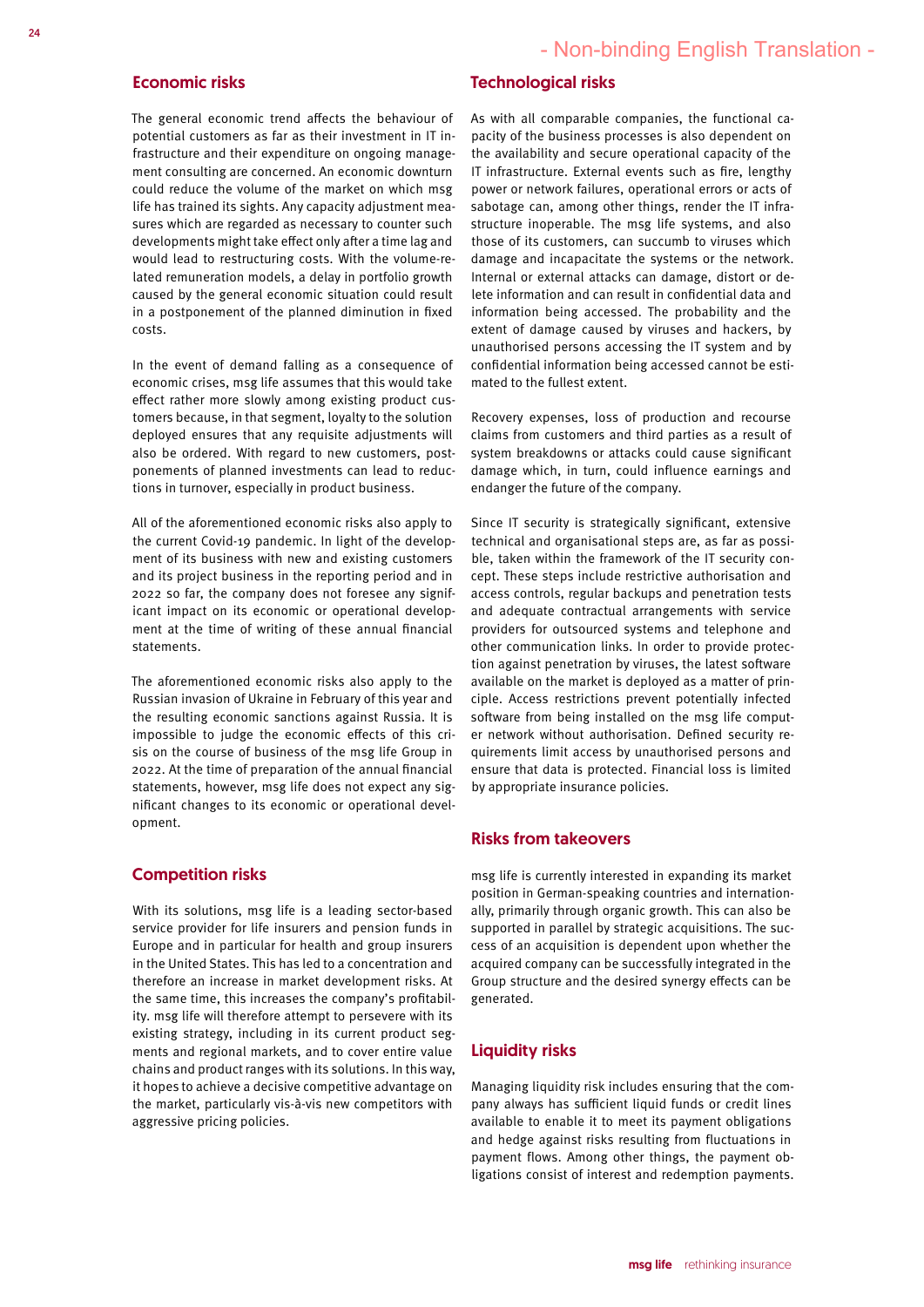Liquidity risk also includes the risk of not being able to obtain sufficient liquidity at the expected terms when required (refinancing risk).

Under the management mechanisms now in place, the daily holdings of cash and cash equivalents and the monthly rolling financial plans are monitored by the company's management. The purpose of liquidity management is to finance predictable deficits at standard market terms under normal market conditions. This means that losses from both borrowing capital at excessive interest rates as well as investing surplus funds at interest rates below the market level should be avoided.

Because of the company's current holdings of cash and cash equivalents, msg life ag considers the liquidity risk to be low at present. The msg life Group has sufficient liquid funds to enable it to service its financial liabilities.

As at the balance sheet date, the company had loan agreements with three banks totalling 7.500 million euros. As at the reporting date, the loans had been used in the amount of 1.560 million euros for security deposits.

#### Risk reporting in respect of the use of financial instruments

#### Objective and methods of financial risk management:

Financial risk management is designed to put the msg life Group in a position to recognise all the significant risks to which it is potentially exposed at an early stage and to take appropriate countermeasures.

The potential risks to the msg life Group associated with financial instruments consist notably of liquidity risks – which can result in a company being unable to raise the funds needed to settle its financial liabilities – currency risks resulting from its activities in various currency areas, default risks arising from the non-fulfilment of contractual obligations by contracting parties and interest rate risks caused by movements in the market interest rate leading to a change in the fair value of a financial instrument and interest-related cash flow risks, which lead to a change in the future cash flows of a financial instrument due to changes in market interest rates.

#### Organisation:

The company has organised its risk management process along clear, functional lines. Specific tasks have been assigned to the individual organisational units involved in the risk management process. More information is available under 'General' in this section.

#### Credit risks (default risks):

Credit risk arises from deteriorating economic circumstances of the company's debtors or counterparties. Firstly, this results in a risk of partial or complete default on contractually agreed payments and, secondly, in a reduction in the value of financial instruments due to a poorer credit rating.

Credit risk management is responsible for the operational measurement and management of credit risks. Its functions include, in particular, monitoring credit risk positions and exposure and analysis of credit ratings.

In terms of credit risk, the Group is only exposed to risk in relation to trade receivables. Adequate valuation allowances have been made to cover the estimated default risk. As the credit rating of clients in the insurance industry is generally good, the receivables are not insured. The maximum default risk is in principle equivalent to the nominal values less the valuation allowances. There is no other loan collateral and there are no other risk-mitigating agreements (such as guarantees, land charges or pledges) in place. Usage reservations exist until payment is complete. For invoiced receivables, the net balance of additions to and reversals of valuation allowances was 819,000 euros (previous year: 14,000 euros). On each effective date, trade receivables do not include any carrying amounts for which terms have been renegotiated and which would otherwise be overdue.

With regard to the analysis of trade receivables which are overdue but not impaired as at the end of the reporting period, the reader is referred to section IV 'Notes on the statement of financial position', number 3 'Trade receivables' in the notes.

There are no default risks in relation to cash and cash equivalents. These are invested at banks with good ratings.

There are no significant default risks in relation to other financial assets.

#### Liquidity risks:

Managing liquidity risk includes ensuring that the company always has sufficient liquid funds or credit lines available to enable it to meet its payment obligations and hedge against risks resulting from fluctuations in payment flows. Among other things, the payment obligations consist of interest and redemption payments. Liquidity risk also includes the risk of not being able to obtain sufficient liquidity at the expected terms when required (refinancing risk).

Under the management mechanisms now in place, the daily holdings of cash and cash equivalents and the monthly rolling financial plans are monitored by the company's management. The purpose of liquidity management is to finance predictable deficits at standard market terms under normal market conditions. This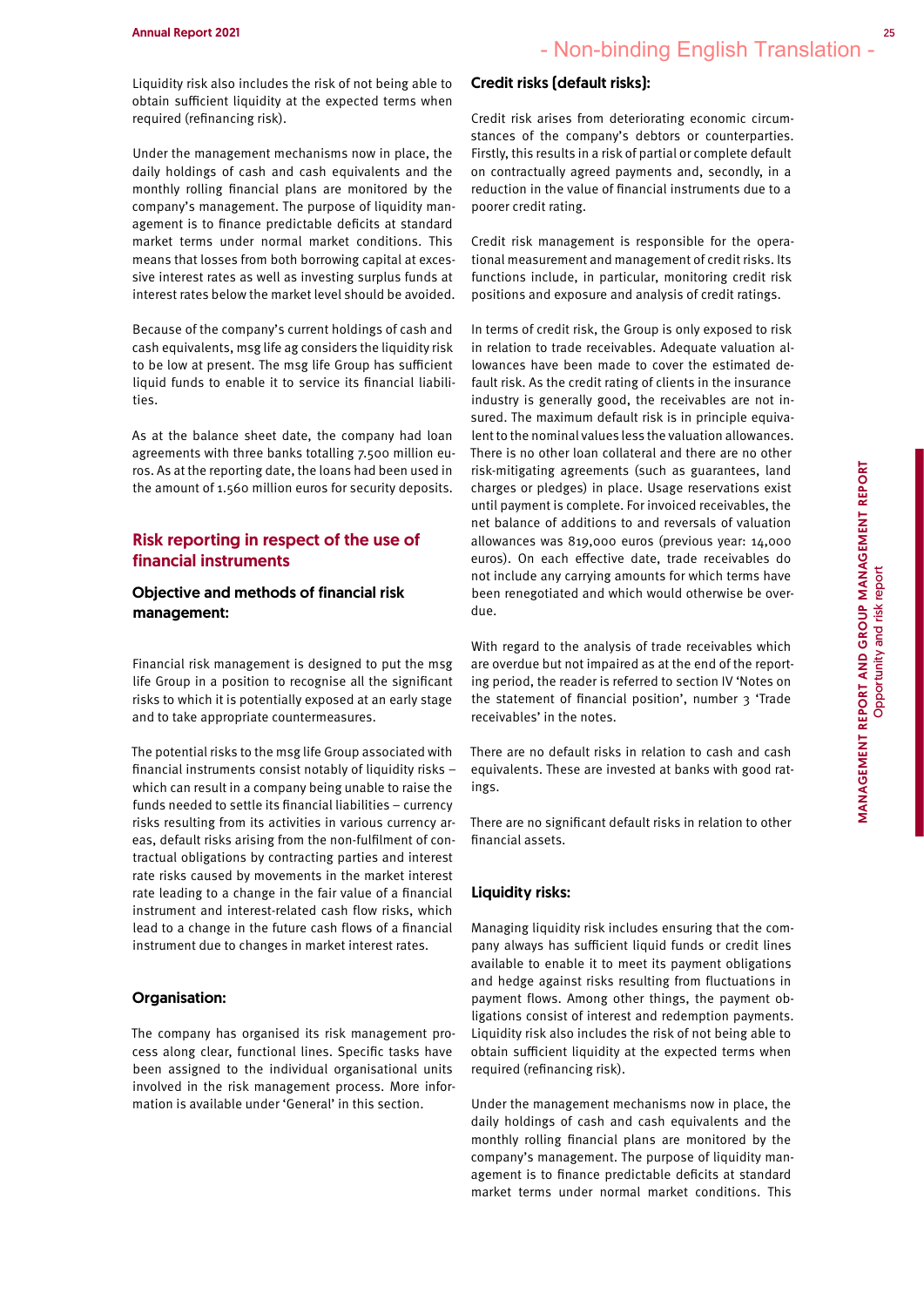means that losses from both borrowing capital at excessive interest rates as well as investing surplus funds at interest rates below the market level should be avoided.

Because of the company's large holdings of cash and cash equivalents, the msg life Group considers the liquidity risk to be low at present. The msg life Group has sufficient liquid funds to enable it to service its financial liabilities.

In addition, as at the reporting date, there are credit lines with banks amounting to 7.5 million euros, of which 1.560 million euros had been used at the reporting date for security deposits.

In the 2021 financial year and in the previous year, no income from debt waivers was realised.

#### Market risks:

Market risks result from changes in market prices. These cause the fair values of financial instruments or future cash flows relating to them to fluctuate. Market risks encompass interest rate, currency and other price risks (such as commodity prices and share prices).

#### Price risks:

The msg life Group is not exposed to any price risks.

#### Interest rate risks:

Interest rate risks result from a fluctuation in the fair value or future cash flows of a financial instrument due to changes in market interest rates.

The income and operating cash flows of the Group are not, on the whole, exposed to any interest rate risk. There are no significant interest rate risks in relation to its financial assets. The investment of cash and cash equivalents is done on a short-term basis and undergoes the normal market fluctuations. On the condition that all other parameters remained unchanged, the company assumes that interest rates were ten base points lower (higher) in the reporting period. In this case, the net result for 2021 would have been 8,000 euros lower (higher) (previous year: 8,000 euros lower (higher)) and the equity components would have been 8,000 euros lower (higher) (previous year: 8,000 euros lower (higher)).

In the reporting period as well as the previous year, there were no (interest-bearing) financial liabilities with variable interest rates.

#### Currency risks:

Currency risk is the risk that the fair value or future cash flows of a financial instrument will fluctuate because of changes in exchange rates.

For the most part, the operating companies of the Group carry out their business activities in their respective countries. The Group – with the exception of the United States – is therefore not exposed to any significant currency risks in its operating business. A total of 90 per cent of its revenues are generated in eurozone countries (previous year: 87 per cent), and the remainder in Switzerland and the United States. The currency risk on the asset side in relation to trade receivables comes from receivables not denominated in euros, accounting for 15 per cent (previous year: 13 per cent). In the case of trade payables, currency risks occur in relation to the 3 per cent of liabilities not denominated in euros (previous year: 5 per cent). Differences arising from currency conversion of financial statements from a foreign currency to the Group currency for the creation of consolidated financial statements do not affect currency risk because the respective changes in foreign currency are recognised under equity with no effect on income.

#### Information on risk concentration (concentration risks):

The company does not have any dependencies on the procurement side. On the sales side, there tend to be concentrations of risk due to the geographic distribution of turnover. For example, Germany accounts for an 88.8 per cent share of turnover (previous year: 85.0 per cent).

Within trade receivables, there is no significant concentration on individual customers. In the year under review, the ten largest customers accounted for a 64.0 per cent share of turnover (previous year: 61.1 per cent) and a 33.7 per cent share of trade receivables (previous year: 37.9 per cent).

With regard to cash and cash equivalents, there is no concentration on individual institutions.

#### Overall assessment of the opportunities and risks

msg life believes that, in light of the likelihood of their occurrence and their effects, the risks described above do not represent a threat to the company's continued existence either individually or as a whole. Senior management remains confident that the Group's earning power constitutes a solid basis for the future development of its business and will generate the resources that will be necessary for the Group to pursue the opportunities that present themselves. In view of its leading position on the market, its functional and technological innovative power, its committed employees and its processes for the early identification of risks, msg life is confident that, in 2022, it will again be able to deal successfully with the challenges that arise from the aforementioned risks.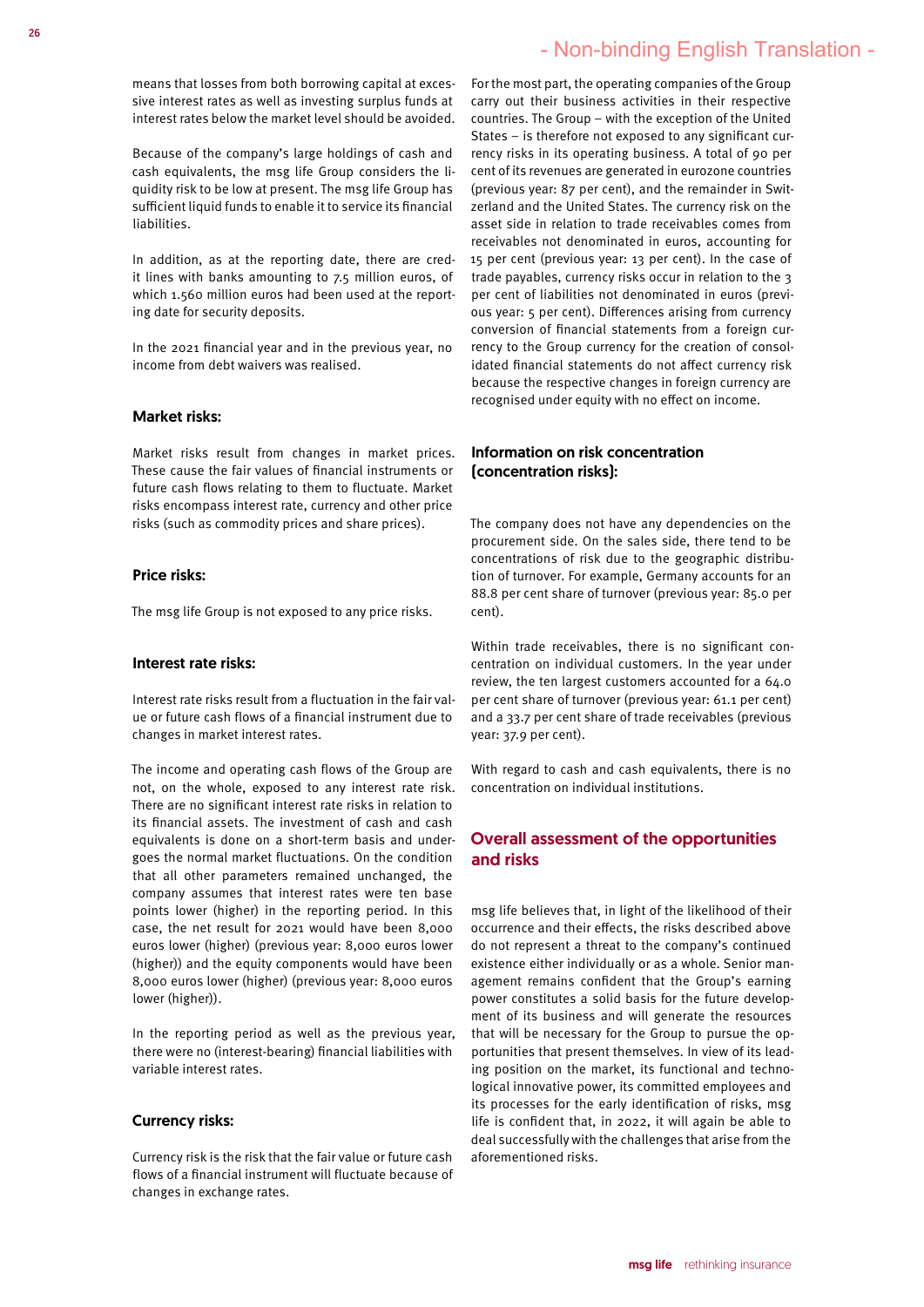# <span id="page-18-0"></span>Forecast

#### Market and competition

With more than 1,200 employees at sites in Germany, the Netherlands, Austria, Switzerland, Slovakia, Slovenia, Portugal, Spain and the United States, msg life is very well positioned in the field of software and consulting services for insurance companies and pension fund institutions. msg life's wide range of digitised products and services for life insurance companies in Europe and, in particular, health and group insurance companies in the United States, gives it excellent market opportunities and a promising competitive position.

In connection with its ongoing internationalisation strategy, msg life and IBM have entered into a partnership to open up new insurance markets. The goal is to significantly increase the competitiveness of international insurance companies through a fully digitised end-to-end solution, thereby securing their future.

In the past, the strategic presence of msg life in each foreign market was an important success factor when it came to attracting new customers. It is also becoming more and more apparent that Group companies want to put the solutions implemented for one region at the disposal of other Group companies in other countries – which can advance the ongoing internationalisation of msg life as a service provider for its customers. Besides the established partnership with IBM, the objective in the 2022 financial year is to press ahead with major sales projects, especially in the established foreign markets, as in the 2021 financial year.

The Benelux countries are an important market in this regard, where msg life, in cooperation with IBM, gained its largest new customer so far in AEGON in the Netherlands, and is now working on the related introductory project.

The Austrian market is also a cornerstone of msg life's international activities: msg life has enjoyed a number of highly significant successes there in recent years. The placement and further development of the consulting portfolio for the German-language markets and the marketing of msg life products in the countries of Central and Eastern Europe is carried out from Vienna. On the Swiss market, too, msg life sees good prospects for the further expansion of its business and is represented with its own offices and by various well-known life insurers such as AXA and Schweizerische Mobiliar. An innovative, AI-based and previously unique migration solution developed by msg life will be used at AXA in 2023 in the context of the acquisition of the legacy portfolio.

msg life has a direct presence in Central and Eastern Europe with its subsidiaries in Slovakia and Slovenia. Moreover, the Iberian Peninsula is a highly interesting

market which is cultivated by msg life's offices in Portugal and Spain. msg also uses the location in Portugal as a product development unit.

With regard to the US market, msg life is currently examining whether it would be possible to deploy a localised version of its portfolio of European life insurance products in connection with its specific US products as an integrated solution. Overall, msg life continues to enjoy steady growth in the various insurance sectors in the US market and intends to exploit the potential for business that this represents. In addition to the implementation and integration of specific software products, the range of services offered by msg life encompasses a variety of consulting services in connection with product and tariff modelling, for example, as well as operator models – these are generating growing interest in the market.

The target group of the msg life Group company there is predominantly health and group insurers and, in future, will also include life insurers on the basis of the US product portfolio. The expansion and diversification of the company's own range of solutions and partnerships with specialised service providers are being used to unlock new customer groups. Now that the Biden administration has built on the Patient Protection and Affordable Care Act, msg life expects the state healthcare programmes such as Medicare, Medicare Advantage and Medicaid to grow further with the sales opportunities this provides. In the US market, msg life is also examining the potential for a commercial partnership in the field of health insurance.

Following an excellent 2021 financial year, msg life is registering a high level of demand for solutions in the first quarter of the current 2022 financial year – from insurance companies in Germany and other countries in equal measure. In this context, msg life also expects to see further regulation throughout the financial services sector. Be it the revision of Solvency II, the new international accounting standard IFRS 17, the European Transparency Directive, the rollout of a digital pension overview or the introduction of PEPP, the ongoing implementation of numerous regulatory requirements necessitates comprehensive changes to the solutions which are currently used and ties up vast amounts of insurers' resources. This means that the use of versatile, cost-effective standard software remains highly attractive throughout the insurance industry.

Consequently, the German-speaking market will remain very challenging for all insurance companies this year and probably in the years to come. The ongoing trend towards internationalisation and consolidation is another factor and, given the efforts to reduce costs and increase efficiency within insurance companies, there is a clear correlation between modern and flexible IT on the one hand and corporate success on the other.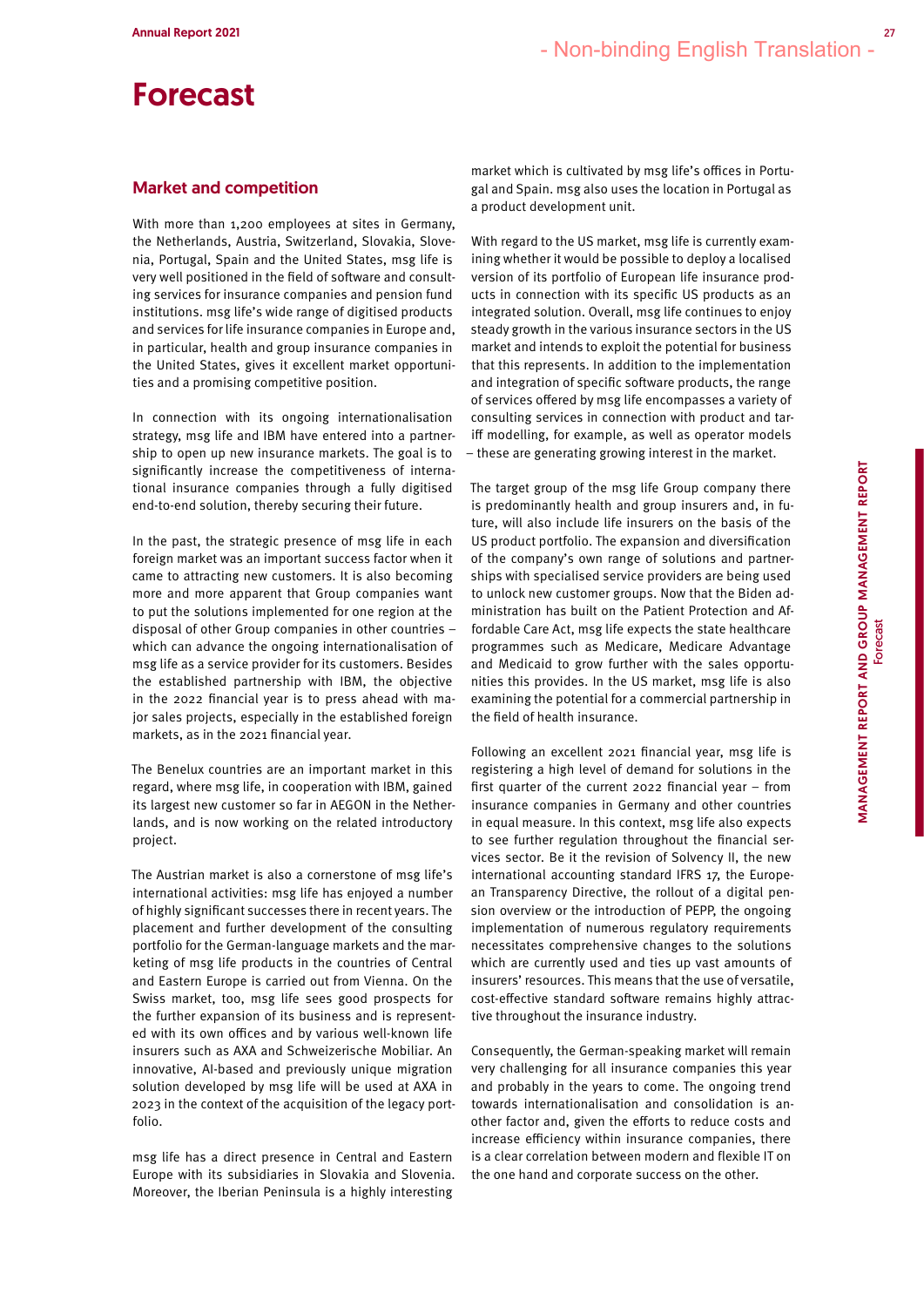Despite persistently difficult general conditions, private life insurance cover remains indispensable in Germany in view of the demographic trend and the necessity of covering against biometric risks. In the process, almost all insurers are striving to enhance their existing product ranges and develop new, innovative ones – this goes for all existing product groups, control layers and legal forms. The companies' starting situations and the pressure on them to innovate vary and are consequently bringing about a variety of innovations. The focus is on products that tick more than one box at the same time: products that satisfy the desire of the policyholders for security, returns and flexibility, meet the needs of the insurer in terms of more efficiency and profitability and comply with the regulatory requirements at the same time.

In terms of the conventional capital accumulation products, modifications of the guarantees are dominant, for example through the use of current calculation guidelines or by dispensing with the annual interest guarantee. With the biometric products, too, there is a great deal of action on the market. Dynamic hybrid products have become the standard now and there is a continuous flow of innovative products in addition to them which allow, for example, investment in funds, but also the purchasing of options on the basis of traditional basic cover. Insurance companies at the larger end of the scale in particular are offering products for old-age provision with capital guarantees on the basis of unit-linked approaches with investment guarantees.

Given the current challenges, microservice-oriented architectures designed to quickly support modified business models and high system versatility for the rapid introduction of innovative products are factors crucial to the success of insurance companies. The developments in insurance products described above are typically not associated with particular product families. The platform economy is also playing a key role in the insurance industry this year: numerous insurers are now using platforms and ecosystems to provide digital products and services beyond what had previously been their core business – this in turn is opening up new ways to create value.

Artificial intelligence (AI) is also becoming increasingly relevant as a topic. The use of AI (and automated machine learning at its heart) not only improves efficiency through automation, but also facilitates new technical approaches which in turn pave the way for entirely new business models, services and products. In connection with AI, insurers are also concentrating on robo-advisers, advanced analytics and blockchain.

For one, msg life is responding to this with the TRAIL.X project, where deep neural networks (DNNs) are being developed for the actuarial computation module in cooperation with the Ludwig Maximilian University of Munich. These DNNs will enable life insurers to replace old system generations, map their core functions with artificial intelligence and integrate them into a modern system.

For larger insurance companies, the acquisition of closed insurance contract portfolios that are no longer available for sale ('run-off' portfolios) from mainly smaller insurance companies remains an important factor. This enables the latter to generate positive effects for their books, and buyers can generate significant economies of scale and cost synergies. Modern asset management with modern and powerful IT systems plays a decisive role in this regard as well in the more efficient management of contracts.

The digitisation of our economy and society has been accelerated greatly by the Covid-19 pandemic and remains one of the most significant challenges facing the German insurance industry. Digitised business processes enable the ever-greater integration of systems across divisions, segments and company boundaries. That makes it possible to exploit the potential represented by the standardisation and automation of processes to a greater extent. Fully automated processes lead to enormous gains with regard to efficiency as well as significantly lower costs. The subjects of customer centricity and individualisation, industrialisation and automation, analytics and data effectiveness, and standardisation and integration are at the heart of the digitisation trend. Insurers are increasingly committed to cloud solutions with which IT capacities can be adapted to meet the level of demand in a flexible manner.

With digitisation, modern insurance products and services can be made available on new channels or integrated into new sales and cooperation platforms; all of this requires extensive changes to the IT landscapes of insurers in order for the new technology and platforms to be integrated and is taken into account by msg life when it develops its products and services. The company already has SaaS and cloud-based solutions to support its customers with the digitisation process, thanks in no small part to its strategic collaboration with IBM.

In light of these developments, msg life anticipates that insurance companies will show a general interest in the software and consulting solutions it will be offering in 2022.

#### Further development of products and services

msg life is pressing ahead with the further technical and functional optimisation and completion of its product range in the fields of life insurance and pensions. The necessary investments for this are being kept at a relatively normal level for a software company in the current year.

Continuous delivery, an important strategic element, will continue to be implemented in 2022 in order to further optimise the development process with and for customers.

The full convergence of the components of msg.Insurance Suite, the central, common insurance platform of the msg Group, and the sales-related collaboration tak-